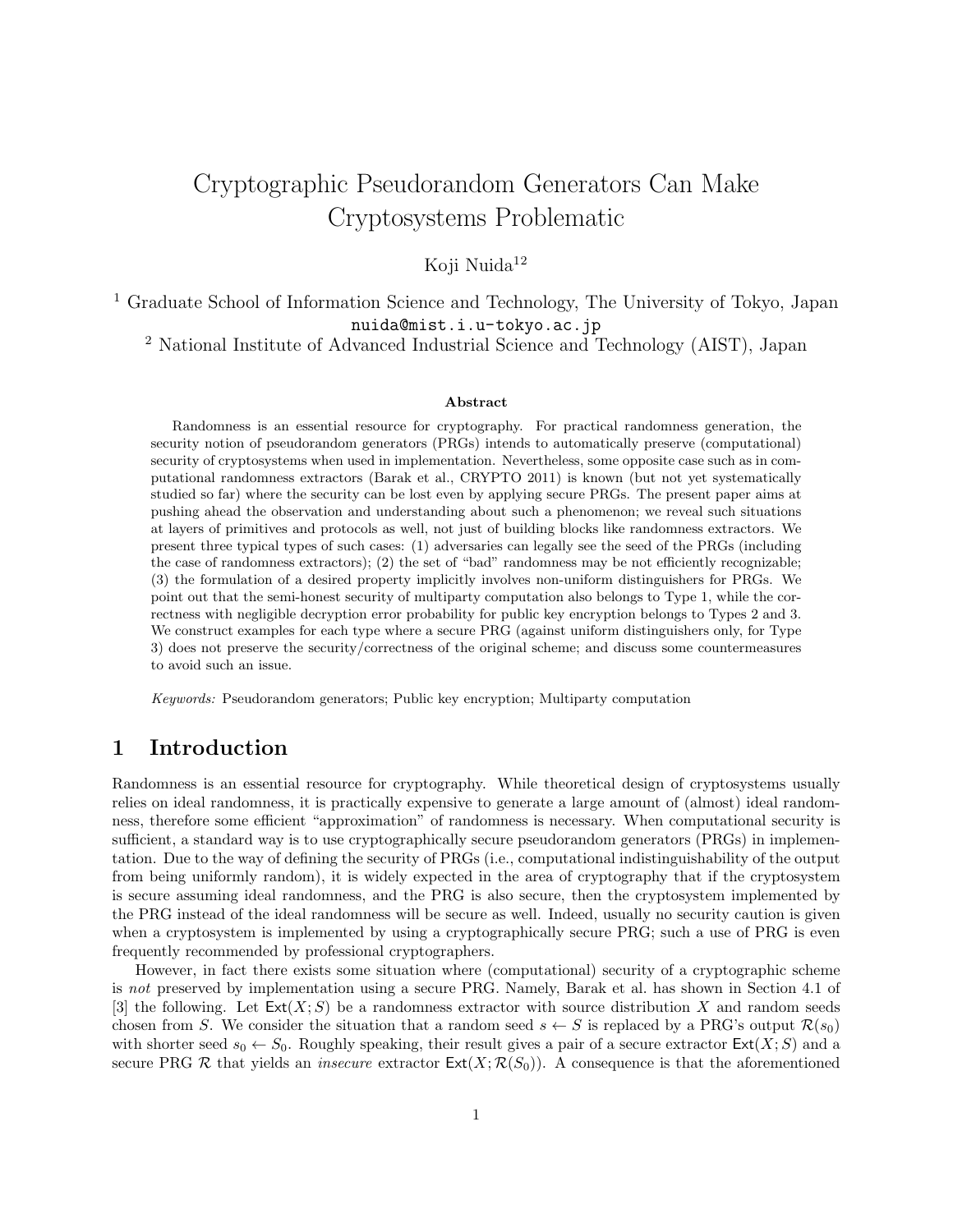standard methodology of implementing the randomness by secure PRGs does not always guarantee the security of the implemented scheme. (Some conditions to avoid such a loss of security are also discussed in their paper.) This fact should have impact for evaluating security of practically used cryptosystems where the use of cryptographic PRGs is recommended. Nevertheless, to the author's best knowledge, such a phenomenon caused by PRGs has not been systematically studied in the literature. The present paper aims at pushing ahead the observation and understanding about such a phenomenon for the case of other kinds of cryptographic schemes.

#### 1.1 Our Contributions

In this paper, we look at the aforementioned possible phenomenon that some required property of (computationally secure) cryptographic schemes may be lost by applying PRGs even if the PRG itself is secure. We point out the following three types of typical situations where such a phenomenon may happen.

#### Type 1: The seed of the PRG is visible for adversaries.

This includes the known case of randomness extractors Ext mentioned above. Namely, its security is defined as  $\textsf{Ext}((X;S),S,Z) \stackrel{\mathsf{c}}{\approx} (U, S, Z)$  under certain conditions for X and Z where  $\stackrel{\mathsf{c}}{\approx}$  denotes the computational indistinguishability and  $U$  denotes the uniform distribution on some set (see Definition 4 of [3] for details). The essence is that the adversary in the security notion (i.e., the distinguisher behind the notation  $\leqslant$ ) can also see the internal randomness S of Ext. On the other hand, the security definition  $\mathcal{R}(S_0) \stackrel{c}{\approx} U$  for a PRG R supposes that the seed (internal randomness) is not visible for the adversary. Intuitively, as the security of PRGs does not suppose the case where the internal randomness is visible for the adversary, the security of the PRG may be useless to preserve the security of the randomness extractor with visible seeds.

Here we point out that such a security notion with visible randomness in fact also appears in situations closer to real applications (rather than just building blocks like randomness extractors). Concretely, the standard security notion for multiparty computation (MPC) is also of this type (see Section 3.1 for details). Here we focus on two-party computation (2PC) among MPC for the sake of simplicity, and give the following result.

**Theorem 1** (Informal). Under a certain assumption, there is a pair of a 2PC protocol  $\pi$  and a secure PRG R with the following property:  $\pi$  is secure (in the semi-honest model) against a party P but the protocol becomes insecure against the party  $P$  when the internal randomness for  $P$  is generated by using  $R$ .

See Section 3 for details. Roughly summarizing, we construct two pairs  $(\pi_1, \mathcal{R}_1)$  and  $(\pi_2, \mathcal{R}_2)$  as in the statement;  $\pi_1$  is artificially constructed but is very simple; while  $\pi_2$  is complicated but is a practical protocol chosen from a paper by Asharov et al. in ACM CCS 2013 [1] (more precisely, Protocol 51 in Section 5.2 of its full version [2]). We note that possibilities for such connections between a party's randomness and the security against the same party have been suggested in some previous papers [17, 22], but no concrete example of the connection was given in the literature before the present work. (We also note that the underlying assumption in the theorem is not a standard one, which is a main drawback of the result. Nevertheless, the assumption is at least not immediately falsifiable, which suggests that it would not be able to guarantee in general that a secure PRG preserves the security of MPC.)

It should be emphasized that there is no contradiction in the theorem where the semi-honest security is lost by applying a secure PRG, as the semi-honest model requests each party to follow the protocol *precisely*, including the ideal randomness generation. However, the possible gap between security of MPC with ideal randomness and with PRGs seems to be not recognized in the research area; our result here gives a caution for this point. In the author's opinion, the situation for (semi-honest) MPC with PRGs would have to be similar to cryptography in the random oracle model (ROM) where most of the cryptographers know the gap between ROM and the real (cf. Section 1.2 below) and they explicitly accept the rigorous imperfectness as a trade-off with practical efficiency.

We might expect that such a loss of security would not occur for "natural" cases, especially with "natural" PRGs, as the construction of PRG  $R$  in our theorem above is very artificial and impractical. But the meaning of "natural" here is not rigorous; it is worthy to establish some sufficient conditions for provably preventing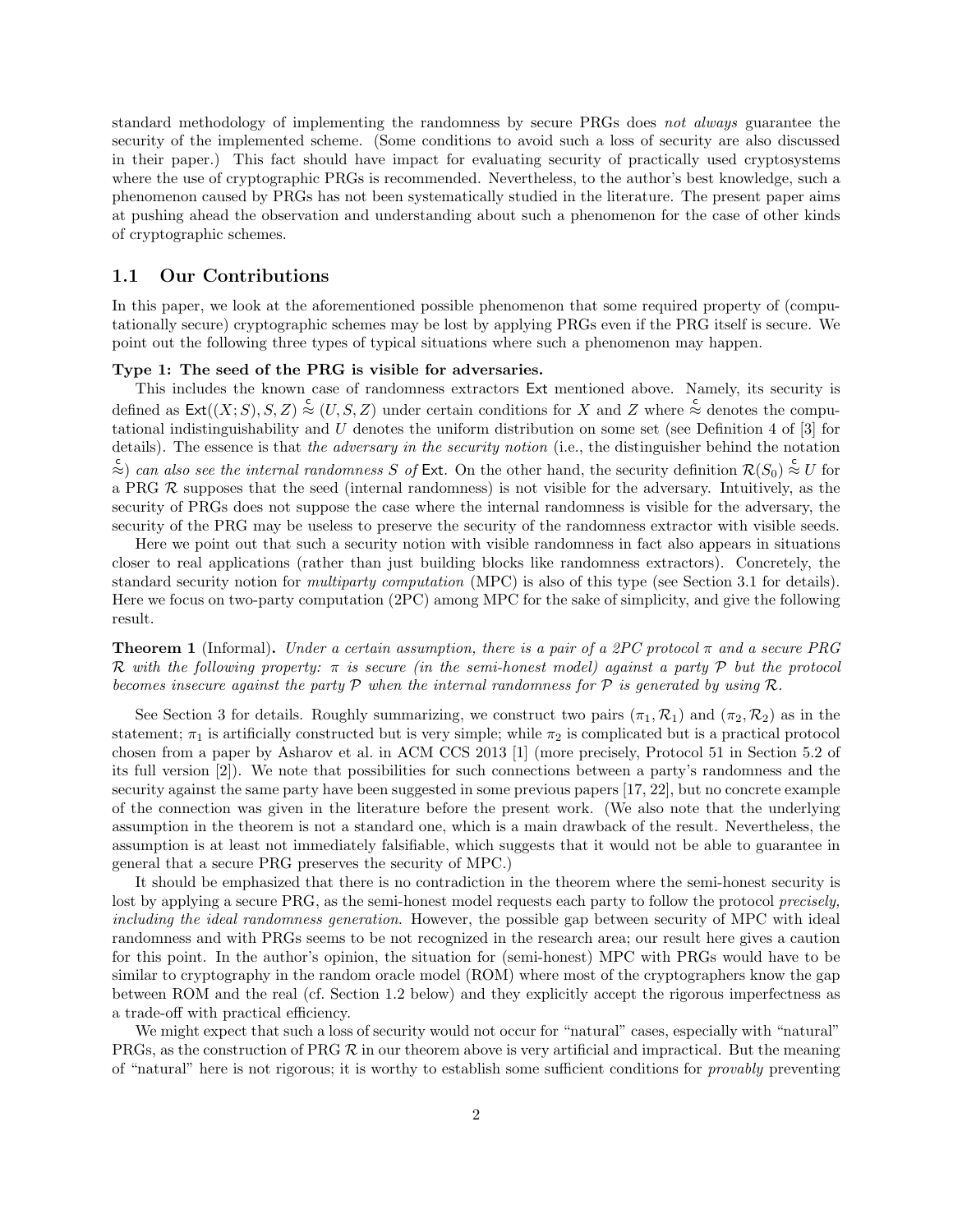such a loss of security. Towards this affirmative direction, in this paper we give the following result. Here we say (roughly) that a simulator S for a party  $P$  in a security proof of a 2PC protocol is with raw randomness, if S generates the simulated randomness for P by using a part of randomness for S "as is" (rather than adjusting according to the other part of the output of  $S$ ); see Definition 1 in Section 3.5 for the precise definition. We also recall that the *min-entropy* of a random variable X is defined by  $H_{\infty}(X) = -\max_{x} \log_2 \Pr[X = x]$ .

**Theorem 2** (Informal). Let  $\pi$  be a semi-honest 2PC protocol that is information-theoretically secure against a party  $\mathcal P$  with raw randomness for simulator (see above for the terminology). Let  $\mathcal R$  be a PRG and suppose that the difference of min-entropy of  $\mathcal R$ 's output distribution from that of ideal randomness is at most of logarithmic order (with respect to the security parameter). Then by generating the randomness for  $P$  with R, the protocol  $\pi$  remains information-theoretically secure against semi-honest P with raw randomness for simulator.

See Section 3.5 for details. We emphasize that if we remove the condition of "with raw randomness for simulator" (respectively, "information-theoretically secure") from the hypothesis, then the protocol-PRG pair  $(\pi_1, \mathcal{R}_1)$  (respectively,  $(\pi_2, \mathcal{R}_2)$ ) appeared in the proof of Theorem 1 gives a counterexample, therefore the condition is essential in the statement.

On the other hand, the current condition for PRG in the theorem (which implies that the PRG has only logarithmic stretch) looks very severe and it is important to weaken the condition. In particular, it is desirable for such a theorem to be based on some computational property of PRGs, rather than informationtheoretic one such as min-entropy. Here we intuitively explain a difficulty behind the problem; let  $S$  and  $S_{\text{PRG}}$  be simulators to be constructed in the security of an original protocol Π and its variant  $\Pi_{\text{PRG}}$  using a PRG R, respectively. To show that the security of  $\Pi$  implies the security of  $\Pi_{\text{PRG}}$ , it suffices to show an implication from S to  $S_{\text{PRG}}$ , or equivalently, that if the output of  $S_{\text{PRG}}$  can be distinguished by an algorithm  $D_{\text{PRG}}$  then the output of S will also be distinguished by some algorithm D. When constructing D from  $D_{\text{PRG}}$ , a straightforward strategy (using  $D_{\text{PRG}}$  in a black-box manner) would involve a process to convert a given input for D into an input for  $D_{\text{PRG}}$ . However, now an input for D involves randomness for  $\Pi$  (to be generated by  $\mathcal R$  in the case of  $\Pi_{\rm PRG}$ ) and an input for  $D_{\rm PRG}$  involves a seed for  $\mathcal R$ ; hence, such a conversion as above might require a kind of "inversion" of  $R$  from its output to its seed, which would be difficult due to the security of R. Our proof in this paper escapes successfully from such a difficulty in the reduction-based proof by utilizing the extremely high min-entropy for the PRG. It looks a challenging task to handle such a difficulty by basing on computational security of the PRG.

#### Type 2: The "bad" randomness may be not efficiently recognizable.

Intuitively, when the security of some cryptosystem against a (polynomial-time) adversary (who cannot see the internal randomness) is concerned, it suffices for the PRG to fool this adversary only, therefore the usual security of the PRG can ensure that the security of the cryptosystem is preserved. In contrast, here we point out that the security of PRGs may be not sufficient to preserve the *correctness* of a cryptosystem; the security is of course important, but the correctness should be even more important. We focus only on the case of public key encryption (PKE); to point out the existence of such a phenomenon is a main purpose of the present work, and more exhaustive studies among other kinds of cryptographic schemes are future research topics.

When a PKE scheme has perfect (zero-error) correctness, the way of randomness generation does not affect the correctness at all. On the other hand, here we deal with PKE schemes with negligible but non-zero decryption error probability, and we want to generate the randomness for key generation by using a PRG. The issue we point out is the following: even if the ratio of "bad" randomness yielding a key with high error probability is negligible among the whole space, in general the set of "bad" randomness may be not *efficiently recognizable*<sup>1</sup>. If the set were efficiently recognizable, the security of a PRG would ensure that the probability of choosing "bad" randomness is only negligibly changed by the PRG, therefore the correctness would be preserved. But it is in general not true, therefore the probability of choosing "bad" randomness

<sup>&</sup>lt;sup>1</sup> "Performing key generation (using the randomness), encryption, and decryption and then checking if the result is correct" is in general not an efficient procedure, as the corresponding "bad" plaintext to be encrypted may be not efficiently samplable.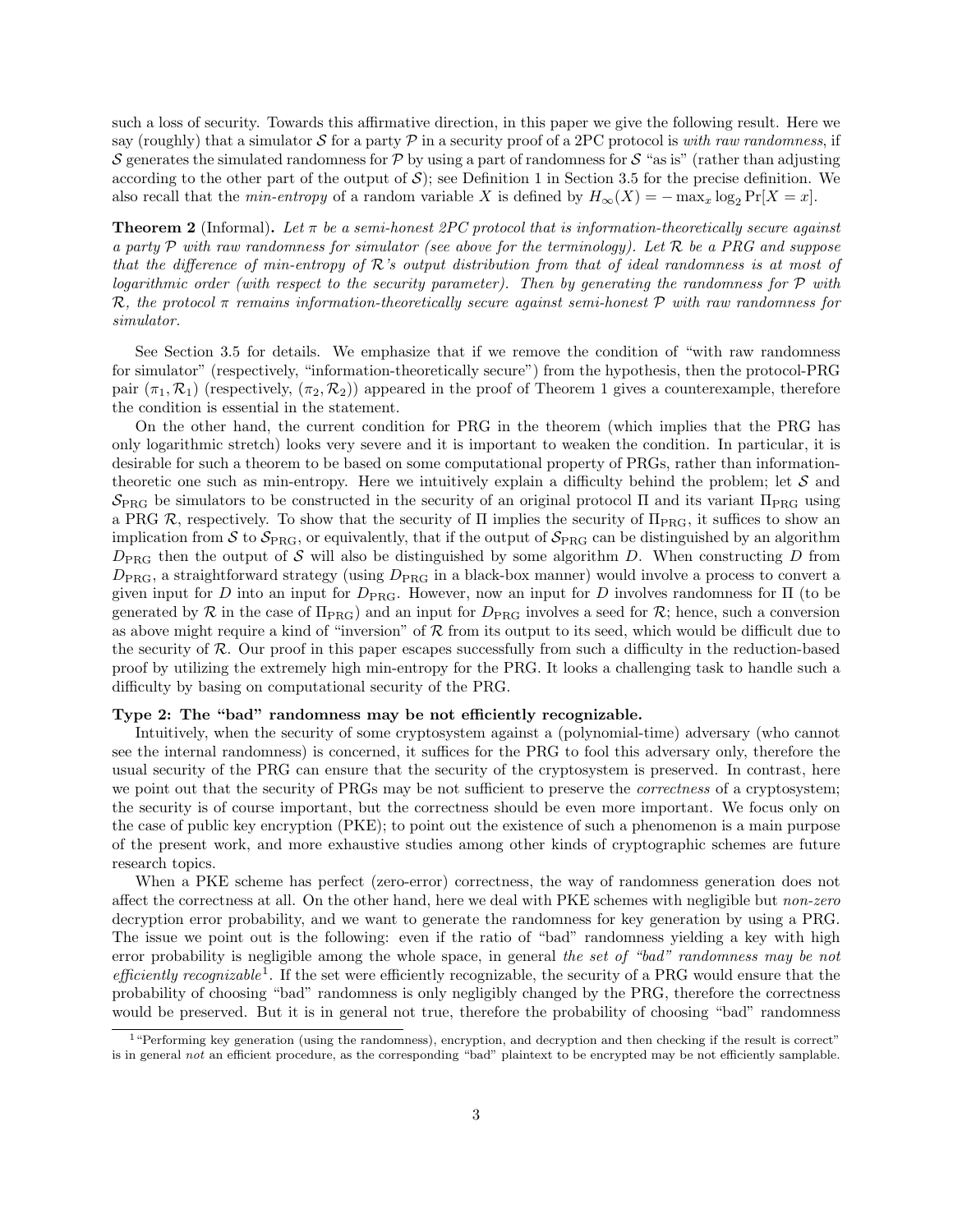may increase non-negligibly even if the PRG is secure<sup>2</sup>:

**Theorem 3** (Informal). Under a certain assumption, there is a pair of a PKE scheme and a secure PRG with the following property: the probability of choosing "bad" randomness in the key generation is exponentially small when the ideal randomness is used but becomes 1 when the output of the PRG is used instead.

See Section 4 for details. Such an issue of "bad" randomness may potentially occur also in other cryptosystems. Although the example in the theorem is artificially constructed and the author has not found any such example among the schemes proposed in the literature, the result still suggests that it might be important to check if the set of "bad" randomness is efficiently recognizable when designing a new cryptosystem; such an issue in correctness (rather than security) has not been noticed in the literature to the author's best knowledge.

We note that there is a general solution (at least for PKE) to avoid such an issue, which is a conversion method to make the scheme perfectly correct, proposed by Bitansky and Vaikuntanathan  $[5]^3$ . But the method has large overhead and is not very practical. The situation is similar also for the Type 3 below.

#### Type 3: Non-uniform distinguishers are implicitly related.

For example, the standard security notion for MPC (cf. Section 7.2 of [16]) is explicitly based on the indistinguishability of random variables against *non-uniform* distinguishers with advice  $z = z<sub>\lambda</sub>$  dependent solely on the security parameter  $\lambda$ . Then it is natural that the PRG should also be secure against nonuniform distinguishers. In contrast, here we point out that there are cases in cryptography where non-uniform security (not just the security against uniform distinguishers) is required for the PRG but the relevance of non-uniformity is implicit. Concretely, we again deal with the correctness with negligible errors for PKE, but here we focus on the encryption algorithm rather than key generation. To the author's best knowledge, such relevance of non-uniform security for PRGs to the *correctness*<sup>4</sup> of PKE has not been studied in the literature.

An intuitive explanation is as follows. In a usual definition for correctness, the decryption error probability has to be negligible for *any* plaintext. When falsifying the correctness (under the use of a PRG), the error probability will be non-negligible for *some* plaintext. The essence is that such a "bad" plaintext  $m<sub>\lambda</sub>$  at each security parameter  $\lambda$  is not necessarily found in polynomial time, therefore a distinguisher for the PRG that utilizes the plaintexts  $m_\lambda$  should be non-uniform with advice  $m_\lambda$ . More precisely, we give the following result.

Theorem 4 (Informal). Under a certain assumption (including the gap between uniform and non-uniform security for  $PRGs<sup>5</sup>$ ), there is a pair of a PKE scheme and a (uniformly) secure PRG for which the decryption error probability is exponentially small when the ideal randomness is used in encryption but becomes nonnegligible when the output of the PRG is used instead.

See Section 5 for details. We note that any non-uniformly secure PRG used in the encryption algorithm preserves the correctness. But switching from uniform to non-uniform security may worsen the security parameter in practical implementations, due to some results on attacks by non-uniform algorithms, e.g., [4, 7, 26]. We also give a possible strategy of avoiding non-uniformly secure PRGs in ensuring the correctness after the use of a PRG; see Theorem 10 for details.

#### 1.2 Related Work

One may feel some similarity of the results in this paper to a famous result by Canetti, Goldreich, and Halevi [6] showing that there is a scheme involving a (keyless) hash function that is provably secure when

<sup>2</sup>The issue remains even if the PRG is secure against non-uniform distinguishers with advice. Although the set of "bad" randomness is fixed for each security parameter, this set may be too complicated to be included in the advice of polynomial length.

 ${}^{3}$ Such so-called "immunization" methods had also been studied before, e.g., [13, 20, 23], but those methods remove the errors only partially. We note also that such methods did not concern the issue as in the paper and their motivations were different; e.g., preventing attacks that utilize decryption errors (e.g., [21]).

 ${}^{4}$ For the security of PKE, the theory can be reasonably based on the uniform complexity treatment [14].

<sup>5</sup>The issue discussed here will disappear if there is no such gap.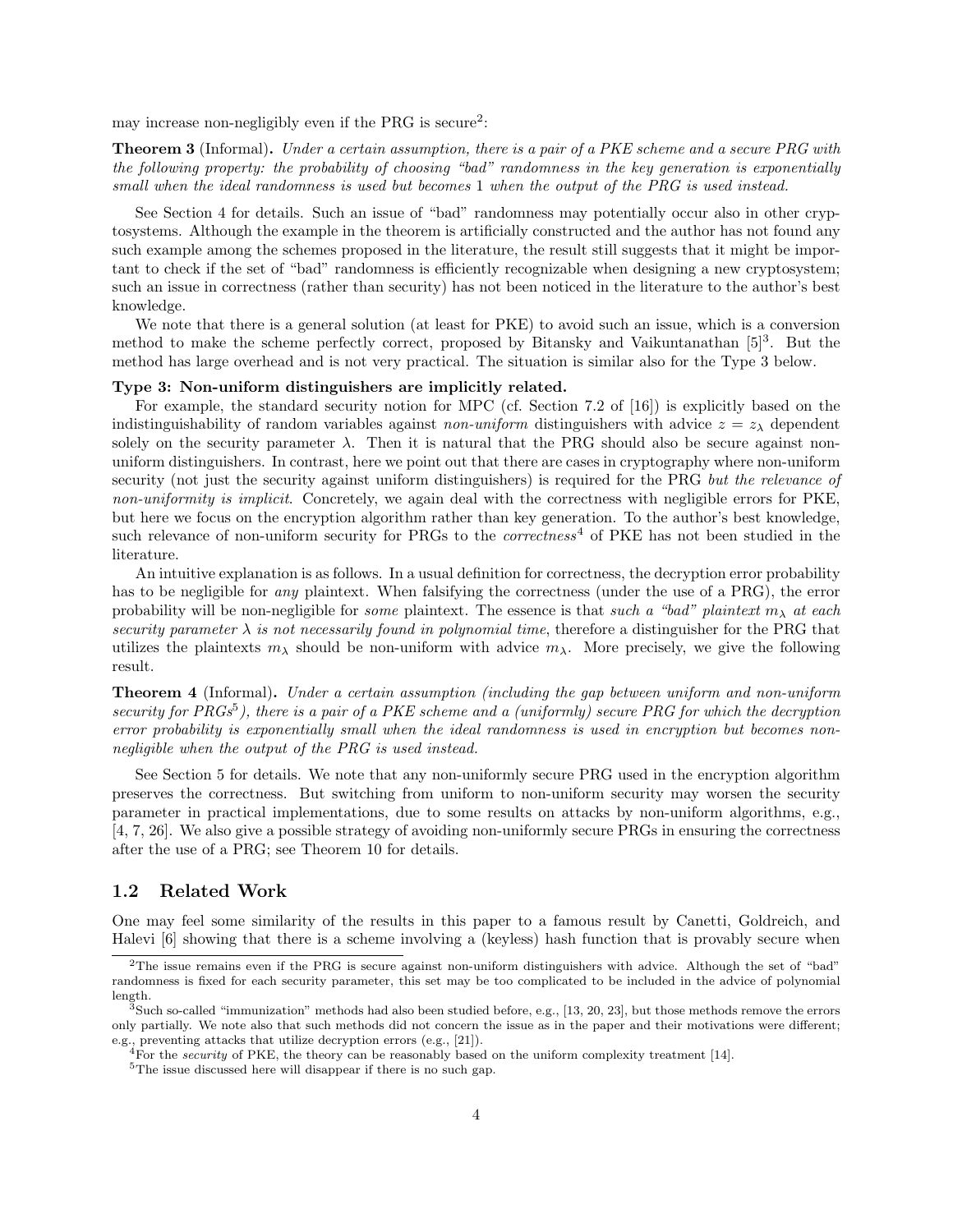the hash function is modeled as a random oracle but becomes insecure for any concrete implementation of the hash function. In some sense, both of the present paper and theirs reveal gaps between cryptography based on idealized frameworks (ideal randomness / ROM) and that based on real objects (PRGs / hash functions). We emphasize, however, that there exists the following difference between the two results; the "real objects" in [6] (hash functions) themselves do not have provable security, while the present paper shows that even provably secure "real objects" (PRGs) can cause insecurity in implementation, which may have stronger impact. (On the other hand, a point of the present paper weaker than theirs is that our result here shows the existence of at least one "problematic" real object, while [6] shows that any such real object is "problematic".)

We also note another related result by Hirose [18] that for any (keyless) hash function under a certain model of construction that is secure when an ideal block cipher is used in the construction, there exists a block cipher that is provably secure but by which the resulting hash function becomes insecure. This result also focused on insecurity caused by provably secure building blocks, but our result in this paper covers wider situations, not just hash functions.

One may also feel that the topic of the present paper seems to be related to some other topics concerning non-ideal randomness in cryptography, such as cryptography based on so-called "imperfect randomness" (e.g., [10, 12]) and the security issues caused by "backdoored PRGs" (e.g., [8, 9]). But actually, the former topic above mainly deals with randomness that is significantly far from being ideal; in contrast, the present paper focuses on the use of randomness that is significantly close to ideal. On the other hand, the latter topic above studies the problem of the use of maliciously (and secretly) designed PRGs; while the main concern of the present paper originates from the practical impossibility of implementing the ideal randomness even if an engineer is honest and makes a best effort. Hence our problem setting is significantly different.

Finally, we mention about a previous work by Dodis et al. [11] which also studies situations where some internal states of a PRG are leaked to an adversary. An advantage of their result is that security notions for PRGs concerning such situations are established and precise constructions of PRGs satisfying their conditions are given. However, we emphasize that their security notion in fact considers only *partial* leakage of inputs to the PRG; in sequential updates of the internal state depending on newly supplied random seeds, an adversary obtains some intermediate states and then the PRG intends to quickly recover an unpredictable state with the help of subsequent *unknown* seeds. In contrast, Type 1 in our argument here considers more severe cases where the entire input (seed) to the PRG is known by an adversary; due to the difference of situations, the affirmative results in [11] would not (straightforwardly) resolve our problem.

### 2 Preliminaries

For a probabilistic algorithm A, we may write  $A(x; r)$  instead of  $A(x)$  to emphasize the choice of randomness r. We adopt a convention that an advice  $z = z_\lambda$  for a non-uniform algorithm  $\mathcal{A} = \mathcal{A}^{(z_\lambda)}$  depends solely on the security parameter  $\lambda$ .<sup>6</sup> We let "polynomial-time" mean "polynomial-time with respect to  $\lambda$ ". For a finite set S, let  $\Delta(X,Y) = (1/2) \sum_{z \in S} |Pr[z \leftarrow X] - Pr[z \leftarrow Y]|$  be the statistical distance of random variables X and Y on S. Let U[S] denote the uniform distribution on S. We write  $x \leftarrow_R S$  to mean that x is sampled from S uniformly at random. We may identify a bit sequence with an integer via binary expressions of integers.

Let  $I_{\lambda}$  ( $\lambda \geq 1$ ) be index sets. Let  $X = (X_{\lambda,w})_{\lambda,w}$  and  $Y = (Y_{\lambda,w})_{\lambda,w}$  be families of random variables indexed by  $\lambda \geq 1$  and  $w \in I_{\lambda}$ . We say that X and Y are uniformly (respectively, non-uniformly) indis*tinguishable*, denoted by  $X \stackrel{\text{u.c}}{\approx} Y$  (respectively,  $X \stackrel{\text{nu.c}}{\approx} Y$ ), if for any probabilistic polynomial-time (PPT) uniform (respectively, non-uniform) distinguisher D, there is a negligible function  $\varepsilon(\lambda) \in \lambda^{-\omega(1)}$  satisfying that the *advantage*  $|\Pr[\mathcal{D}(1^{\lambda}, X_{\lambda,w}) = 1] - \Pr[\mathcal{D}(1^{\lambda}, Y_{\lambda,w}) = 1]|$  is at most  $\varepsilon(\lambda)$  for any  $\lambda$  and  $w \in I_{\lambda}$ . We say that X and Y are *information-theoretically indistinguishable*, denoted by  $X \stackrel{i}{\approx} Y$ , if there is a negligible function  $\varepsilon(\lambda)$  with  $\Delta(X_{\lambda,w}, Y_{\lambda,w}) \leq \varepsilon(\lambda)$  for any  $\lambda$  and  $w \in I_{\lambda}$ .

 $6By$  an appropriate padding to the input, our convention here can be made consistent with a standard convention where an advice depends solely on the input length.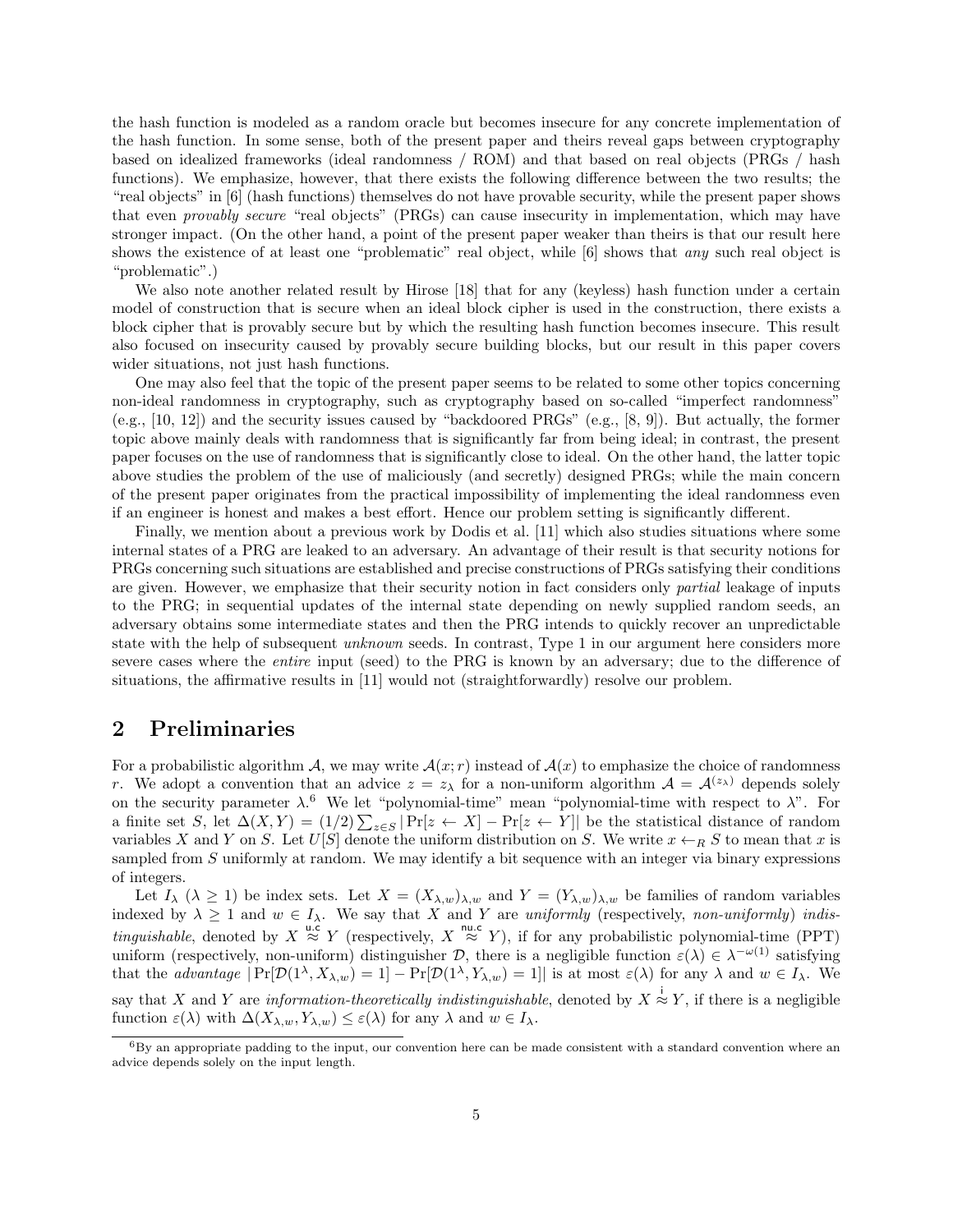In this paper, we let a *pseudorandom generator* (*PRG*)  $\mathcal{R}$  be a deterministic polynomial-time algorithm that takes security parameter  $1^{\lambda}$  and a seed  $s \in \{0,1\}^{\ell_{\text{in}}(\lambda)}$  as input and outputs an element of  $\{0,1\}^{\ell_{\text{out}}(\lambda)}$ , where  $\ell_{\rm in}(\lambda)$  and  $\ell_{\rm out}(\lambda)$  are some polynomially bounded and polynomial-time computable functions satisfying that  $\lambda \leq \ell_{\text{in}}(\lambda) < \ell_{\text{out}}(\lambda)$  and  $\ell_{\text{in}}(\lambda)$  is a strictly increasing function<sup>7</sup>. We say that a PRG R is uniformly  $(\text{respectively, non-uniformly}) \; secure, \; \text{if} \; \mathcal{R}(1^{\lambda}, U[\{0,1\}^{\ell_{\text{in}}(\lambda)}]) \overset{\text{u.c}}{\approx} (\text{respectively, } \overset{\text{nu.c}}{\approx} U[\{0,1\}^{\ell_{\text{out}}(\lambda)}].$ 

# 3 Type 1: Schemes with Visible Seeds

In this section, we observe (as mentioned in Section 1.1) that the standard security notion for (semi-honest) two-party computation (2PC) is formalized in a way that the internal randomness is visible for adversaries; and consequently, the security of PRGs (where the seed is supposed to be not visible for adversaries) may be unable to in general preserve the security of a protocol when a PRG is applied. We state and prove Theorems 1 and 2 in a more precise manner.

#### 3.1 Basic Definitions

Let  $\pi$  be a 2PC protocol with parties  $\mathcal{P}_1$  and  $\mathcal{P}_2$  to compute function values  $\vec{f}(\vec{x}) = (f_1(\vec{x}), f_2(\vec{x}))$  from input pair  $\vec{x} = (x_1, x_2)$ . Let  $\vec{r} = (r_1, r_2)$  be the pair of randomness for  $\mathcal{P}_1$  and  $\mathcal{P}_2$ ,  $\vec{m}_i(1^\lambda, \vec{x}; \vec{r})$   $(i = 1, 2)$  be the list of messages received by  $P_i$  during the protocol, and  $\pi(1^{\lambda}, \vec{x}; \vec{r})$  denote the pair of outputs by  $P_1$  and  $P_2$  in π. Following the standard formulation (cf. Section 7.2 of [16]), we say that  $\pi$  is secure against semi-honest  $\mathcal{P}_i$ , if there is a PPT simulator  $\mathcal{S}_i$  for which  $(\mathcal{S}_i(1^\lambda, x_i, f_i(\vec{x})), \vec{f}(\vec{x}))$  $\stackrel{\mathsf{nu.c}}{\approx} \left(x_i, r_i, \vec{m}_i(1^\lambda, \vec{x}; \vec{r}), \pi(1^\lambda, \vec{x}; \vec{r})\right)_{\lambda, \vec{x}}$ 

(see Section 2 for the notation  $\stackrel{\text{nu.c}}{\approx}$ ). We also say "information-theoretically secure", if the relation  $\stackrel{i}{\approx}$  holds instead of  $\stackrel{\text{nu.c}}{\approx}$ .

 $_{\lambda ,\vec{x}}$ 

An important observation is that the internal randomness  $r_i$  for party  $\mathcal{P}_i$  is included in the input to the distinguisher behind the notation  $\approx$ . This is practically reasonable, as a corrupted party will be able to see the party's internal randomness for the protocol which is stored in the party's own device.

For a 2PC protocol  $\pi$ , a PRG R, and  $i \in \{1,2\}$ , let  $\pi \circ_i \mathcal{R}$  denote the modified version of  $\pi$  where, for internal randomness  $(r'_1, r'_2)$ , party  $\mathcal{P}_i$  executes the protocol  $\pi$  with randomness  $r_i \leftarrow \mathcal{R}(1^{\lambda}, r'_i)$ , while the other party  $\mathcal{P}_{3-i}$  executes  $\pi$  by using randomness  $r_{3-i} \leftarrow r'_{3-i}$  as is.

#### 3.2 First Protocol for Theorem 1

We define a 2PC protocol  $\pi_1$  as in Algorithm 1.<sup>8</sup> For security parameter  $\lambda \geq 5$ , an input pair is given by  $x_1 = N$  and  $x_2 = (p, q)$  where  $N = pq$  is a Blum integer with  $\lambda$ -bit primes  $p < q$  (i.e.,  $p \equiv q \equiv 3$ (mod 4)). Let  $QR_N = QR_{pq} \subseteq (\mathbb{Z}/N\mathbb{Z})^{\times}$  denote the set of quadratic residues modulo  $N = pq$ . Note that the computation by  $\mathcal{P}_2$  is of polynomial time as  $\mathcal{P}_2$  has the prime factors p, q of N. Here we focus only on the security against semi-honest  $\mathcal{P}_1$ , though  $\pi_1$  is also secure against  $\mathcal{P}_2$ .

**Proposition 1.**  $\pi_1$  is information-theoretically secure against semi-honest  $\mathcal{P}_1$ .

*Proof.* We consider the PPT simulator S as in Algorithm 2.<sup>9</sup> We write  $\eta = \eta(y)$  in  $\pi_1$ . Moreover, for  $y' \in \mathbb{Z}/N\mathbb{Z}$ , let  $g(y')$  denote the uniform random variable on the set  $\{r' \in \{0,1\}^{3\lambda} \mid r' \mod N = y'\}$  (see also Line 9 of Algorithm 2). Then we have  $(r_1, \eta(y)) \stackrel{i}{\approx} (g(y), \eta(y))$  by the definition of g. Now, as N is a

<sup>&</sup>lt;sup>7</sup>One may think that the seed length of a PRG should satisfy  $\ell_{in}(\lambda) = \lambda$ ; but our seemingly generalized style is just for the sake of technical ease and our argument can indeed be translated into the more strict style where  $\ell_{in}(\lambda) = \lambda$  always holds.

<sup>&</sup>lt;sup>8</sup>Some reader may feel strange because the two parties' inputs in the protocol are very correlated and the protocol has no output. This is for the sake of simplifying the argument, and in fact our protocol can be converted into a more "natural" but complicated form. See Appendix A for the details.

<sup>&</sup>lt;sup>9</sup>In fact, in order to let the internal randomness for S be a *bit sequence*, we have to, and indeed we can, approximate (with exponentially small deviation from the ideal) the procedures in Lines 1, 2, and 9 by PPT algorithms with random bit sequences.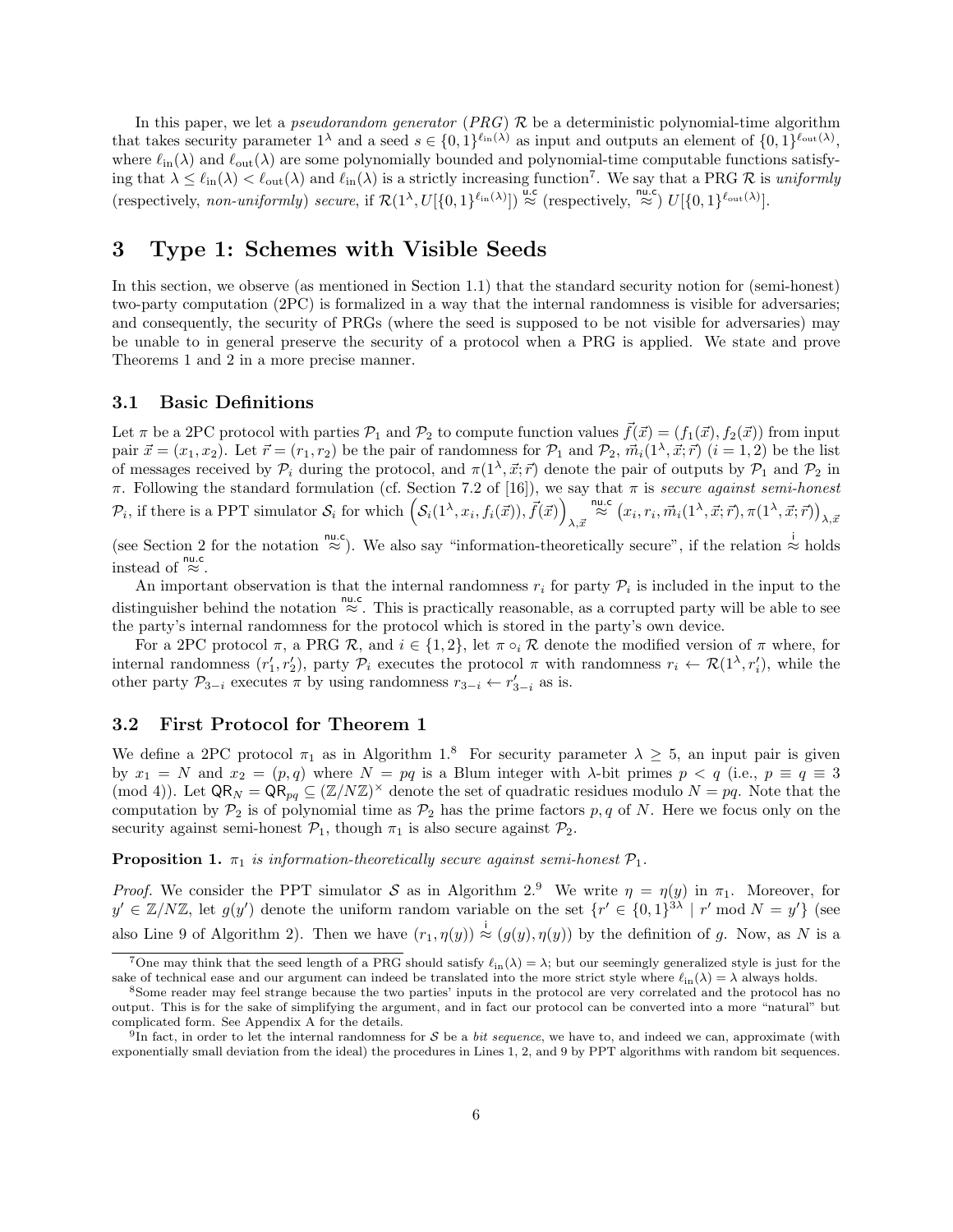**Algorithm 1:** First 2PC protocol  $\pi_1$  for Theorem 1

**Input** :  $(\mathcal{P}_1)$  Blum integer N (as in the text); and randomness  $r_1 \in \{0,1\}^{3\lambda}$  $(\mathcal{P}_2)$   $\lambda$ -bit prime factors  $p < q$  of  $N$ ; and randomness  $r_2 \in \{0, 1\}^2$ Output: none 1 (By  $\mathcal{P}_1$ )  $y \leftarrow r_1 \mod N$  and send y to  $\mathcal{P}_2$ 2 (By  $\mathcal{P}_2$ ) if  $y \in \mathsf{QR}_{pq}$  then **3** uniformly sample one of the four square roots  $\xi$  of  $y \in (\mathbb{Z}/pq\mathbb{Z})^{\times}$ 4 send  $\eta \leftarrow \xi$  to  $\mathcal{P}_1$ 5 else 6 send  $\eta \leftarrow \perp$  to  $\mathcal{P}_1$ 7 end

#### **Algorithm 2:** Simulator S for  $\mathcal{P}_1$  in protocol  $\pi_1$

**Input** :  $1^{\lambda}$  and  $\mathcal{P}_1$ 's local input N **Output:** N, simulated randomness  $r_1^{\dagger}$ , and simulated message  $\eta^{\dagger}$  from  $\mathcal{P}_2$  $x' \leftarrow_R (\mathbb{Z}/N\mathbb{Z})^{\times}$ **2** take some  $a \in (\mathbb{Z}/N\mathbb{Z})^{\times}$  with Jacobi symbol  $\left(\frac{a}{N}\right) = -1$ **3**  $a' \leftarrow_R {\{\pm 1, \pm a\}}$  and  $y' \leftarrow (x')^2 \cdot a' \in (\mathbb{Z}/N\mathbb{Z})^{\times}$ 4 if  $y' = (x')^2$  then 5  $\eta^{\dagger} \leftarrow x'$ 6 else  $\tau$  |  $\eta^\dagger \leftarrow \bot$ 8 end **9** sample a value  $r_1^{\dagger} \in \{0,1\}^{3\lambda}$  of the uniform random variable, denoted by  $g(y')$ , on the set of all  $r' \in \{0,1\}^{3\lambda}$  with r' mod  $N = y'$ 10 return  $(N, r_1^{\dagger}, \eta^{\dagger})$ 

Blum integer,  $\pm 1$  and  $\pm a$  in S are complete representatives for  $(\mathbb{Z}/N\mathbb{Z})^{\times}/QR_N$ . Therefore  $y' \stackrel{i}{\approx} U[(\mathbb{Z}/N\mathbb{Z})^{\times}]$ and  $\eta^{\dagger} = \eta(y')$ , while  $y \stackrel{i}{\approx} U[(\mathbb{Z}/N\mathbb{Z})^{\times}]$  in  $\pi_1$  as  $r_1$  is  $\lambda$ -bit longer than  $N = pq$ . Hence  $y \stackrel{i}{\approx} y'$  and  $(g(y), \eta(y)) \stackrel{\mathsf{i}}{\approx} (g(y'), \eta(y')) \stackrel{\mathsf{i}}{\approx} (r_1^{\dagger}, \eta^{\dagger})$ . Summarizing, we have  $(N, r_1, \eta) \stackrel{\mathsf{i}}{\approx} (N, r_1^{\dagger}, \eta^{\dagger}) = \mathcal{S}(1^{\lambda}, N)$ , which implies the claim.

### 3.3 First PRG for Theorem 1

We define a PRG for  $\mathcal{P}_1$ 's randomness in  $\pi_1$ . In order to describe the underlying assumption, first we introduce some terminology. We say that a deterministic polynomial-time algorithm  $\mathcal{B} = \mathcal{B}(1^{\lambda})$  is a Blum *integer generator*, if its output  $\mathcal{B}(1^{\lambda})$  (with  $\lambda \geq 5$ ) is a Blum integer with two  $\lambda$ -bit prime factors<sup>10</sup>. We say that B is efficiently factorizable, if there is a PPT uniform algorithm F satisfying that  $\mathcal{F}(\mathcal{B}(1^{\lambda}))$  is a prime factor of  $\mathcal{B}(1^{\lambda})$  with probability  $\Omega(1)$ .<sup>11</sup> Then our assumption here is described as follows.

Assumption 1. There exists a Blum integer generator B that is not efficiently factorizable; and there exists a non-uniformly secure PRG for any choices of  $\ell_{\rm in}(\lambda)$  and  $\ell_{\rm out}(\lambda)$  (satisfying the constraints in our definition of  $PRGs)^{12}$ .

<sup>&</sup>lt;sup>10</sup>The reason of restricting  $\beta$  to be deterministic is that  $\beta$  will be used as a component of the desired PRG and hence may not have its own internal randomness.

<sup>&</sup>lt;sup>11</sup>The factorization is trivially easy if  $\mathcal F$  may be non-uniform, as  $\mathcal B$  is deterministic.

 $12$ Such a PRG can be obtained from a PRG with 1-bit stretch by a standard technique based on hybrid argument (cf. Construction 3.3.2 and Theorem 3.3.3 of [15]).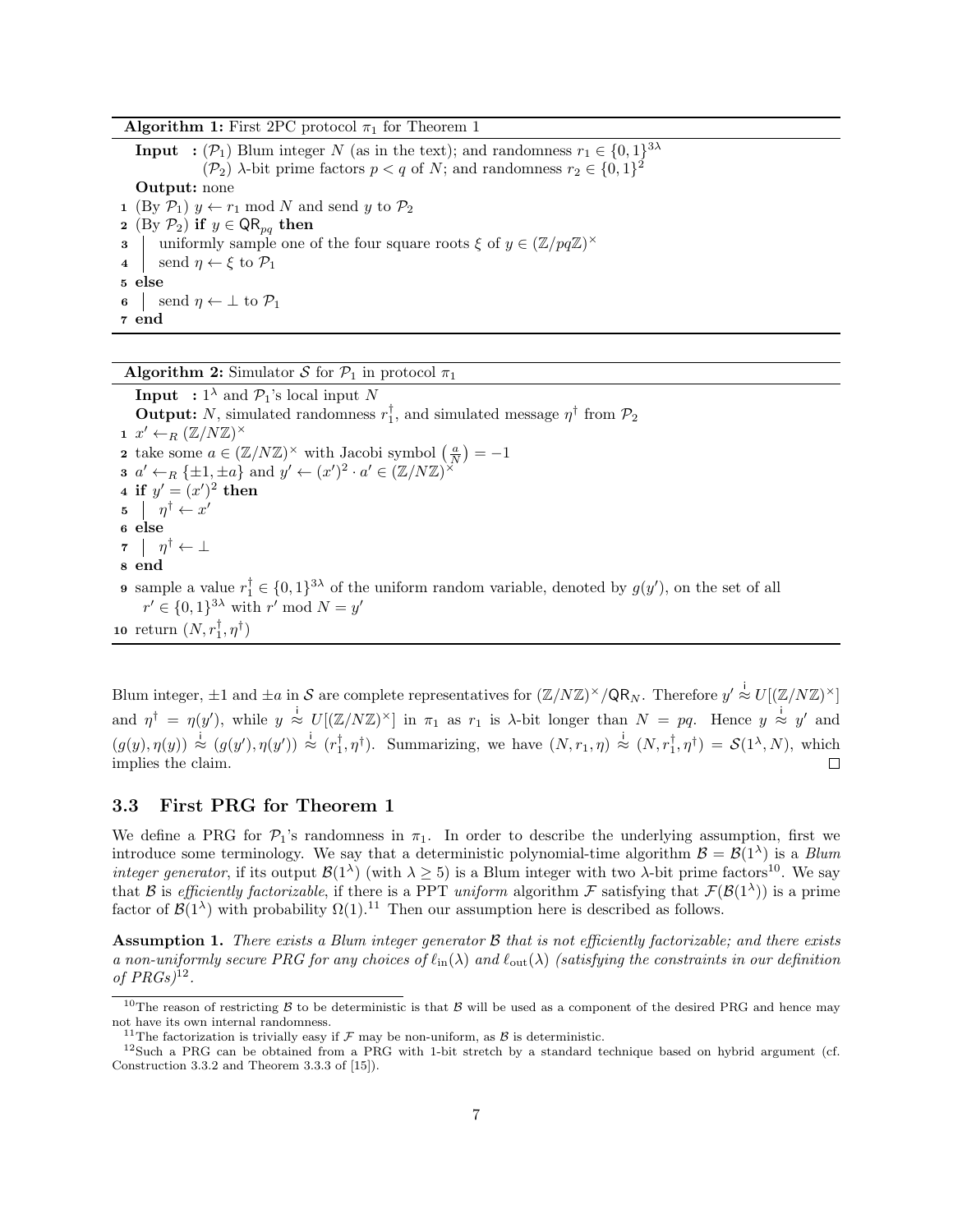| <b>Algorithm 3:</b> Non-uniform distinguisher $\mathcal{D}$ for the simulator $\mathcal{S}$ for $\pi_1$ |  |  |
|---------------------------------------------------------------------------------------------------------|--|--|
|---------------------------------------------------------------------------------------------------------|--|--|

**Input** :  $1^{\lambda}$  and  $\mathcal{P}_1$ 's view  $(N, \hat{r}_1, \hat{\eta})$ , either in real  $\pi_1$  or simulated by S (also given prime factors  $p_1 \leq q_2$  of  $N_1 \leftarrow \mathcal{B}(1^{\lambda})$  as advice) (also given prime factors  $p_{\lambda} < q_{\lambda}$  of  $N_{\lambda} \leftarrow \mathcal{B}(1^{\lambda})$  as advice) Output:  $b \in \{0, 1\}$ 1 always return  $b \leftarrow 0$  when  $N \neq N_{\lambda}$ ; below we assume  $N = N_{\lambda}$ **2** emulate the protocol  $\pi_1$  with inputs  $N_\lambda$  and  $(p_\lambda, q_\lambda)$  where  $\hat{r}_1$  plays the role of randomness for  $\mathcal{P}_1$ , and get emulated  $\mathcal{P}_2$ 's message  $\overline{\eta}$ **3** return  $b \leftarrow \chi[\hat{\eta}, \overline{\eta} \in (\mathbb{Z}/N_{\lambda}\mathbb{Z})^{\times}$  and  $(\hat{\eta})^2 = (\overline{\eta})^2$  and  $\overline{\eta} \notin \{\hat{\eta}, -\hat{\eta}\}\$ 

Now let  $\ell_{\mathcal{S}}(\lambda)$  denote the bit length of the randomness for S. We define  $\mathcal{R}_1^*(1^\lambda, r^*)$  for  $r^* \in \{0,1\}^{\ell_{\mathcal{S}}(\lambda)}$  to be the second component  $r_1^{\dagger}$  of the output of  $\mathcal{S}(1^{\lambda}, \mathcal{B}(1^{\lambda}); r^*)$ . Then our PRG  $\mathcal{R}_1$ :  $\{0, 1\}^{3\lambda - 1} \to \{0, 1\}^{3\lambda}$  is defined as follows: first it converts  $r'_1 \in \{0,1\}^{3\lambda-1}$  to  $r^* \in \{0,1\}^{\ell_S(\lambda)}$  by using a PRG  $\mathcal{R}_1^{\dagger}$  as in Assumption 1 (with  $\ell_{in}(\lambda) = 3\lambda - 1$  and  $\ell_{out}(\lambda) = \ell_{\mathcal{S}}(\lambda)$ ), and then it outputs  $\mathcal{R}_1^*(1^{\lambda}, r^*)$ . The PRG satisfies the following:

**Proposition 2.** The PRG  $\mathcal{R}_1$  is non-uniformly secure.

*Proof.* We have  $r^* \approx U[\{0,1\}^{\ell_S(\lambda)}]$  by the security of  $\mathcal{R}_1^{\dagger}$ , therefore we have  $\mathcal{R}_1(1^{\lambda}, r_1') = \mathcal{R}_1^*(1^{\lambda}, r^*) \approx$  $\mathcal{R}_1^*(1^{\lambda}, U[\{0,1\}^{\ell_S(\lambda)}]) \stackrel{i}{\approx} U[\{0,1\}^{3\lambda}]$  by Proposition 1 (for  $\stackrel{i}{\approx}$ ) and the fact that  $\mathcal{R}_1^*$  is PPT (for  $\stackrel{\text{nu.c}}{\approx}$ ). Hence the claim follows.

Now we give a precise version of Theorem 1 as follows:

**Theorem 5.** Under Assumption 1, the protocol  $\pi_1$  is secure against semi-honest  $\mathcal{P}_1$  and the PRG  $\mathcal{R}_1$  is non-uniformly secure, but the protocol  $\pi_1 \circ_1 \mathcal{R}_1$  is not secure against semi-honest  $\mathcal{P}_1$ .

Before giving the proof, we first explain an intuitive idea towards the proof and an outline of the proof. We observe that if  $\pi_1 \circ_1 \mathcal{R}_1$  were secure, then for  $\mathcal{P}_1$ 's input  $N = \mathcal{B}(1^{\lambda})$  in  $\pi_1 \circ_1 \mathcal{R}_1$ ,  $\mathcal{P}_1$  would be unable to obtain any information that cannot be deduced directly from  $N$ . In particular, as  $\beta$  is not efficiently factorizable by Assumption 1,  $\mathcal{P}_1$  would be unable to obtain a prime factor of N. However, in fact a corrupted  $\mathcal{P}_1$  can factorize N during the protocol  $\pi_1 \circ_1 \mathcal{R}_1$  as follows: (1) Given randomness  $r'_1 \in \{0,1\}^{3\lambda-1}$ ,  $\mathcal{P}_1$  generates  $r^* \in \{0,1\}^{\ell_S(\lambda)}$  as above, and executes  $\mathcal{S}(1^{\lambda}, N; r^*)$  and obtains  $(N, r_1^{\dagger}, \eta^{\dagger})$ . (2)  $\mathcal{P}_1$  executes the protocol  $\pi_1$  with input N and randomness  $r_1^{\dagger}$ , and obtains  $\mathcal{P}_2$ 's message  $\eta$  (note that this is a correct execution of  $\pi_1 \circ_1 \mathcal{R}_1$ ). (3) If  $\eta^{\dagger} \neq \bot$  and  $\eta \neq \pm \eta^{\dagger}$  mod N, then  $\mathcal{P}_1$  computes  $p' \leftarrow \gcd(\eta^2 - (\eta^{\dagger})^2, N)$  and outputs  $p'$ .

Now if  $\eta^{\dagger} \neq \perp$  (which occurs with probability 1/4), then  $\eta^{\dagger}$  is a square root of  $y' = r_1^{\dagger}$  mod N. Hence by the construction of  $\pi_1$ ,  $\eta$  is one of the four square roots of y', therefore  $\eta \neq \pm \eta^{\dagger}$  occurs with probability 1/2. In this case, we have  $\eta^2 - (\eta^{\dagger})^2 = (\eta - \eta^{\dagger})(\eta + \eta^{\dagger})$  and  $\eta \pm \eta^{\dagger} \neq 0$  (mod N), therefore  $\eta - \eta^{\dagger}$  is divisible by precisely one of the two prime factors of N, which is equal to  $p'$ . Hence  $\mathcal{P}_1$  can factorize N with probability  $\Omega(1)$ , a contradiction. This shows the claim.

We start the proof of Theorem 5. Owing to Propositions 1 and 2, it suffices to show that  $\pi_1 \circ_1 \mathcal{R}_1$  is not secure against  $\mathcal{P}_1$ . This follows from the contraposition of the following proposition and Assumption 1 on  $\mathcal{B}$ .

**Proposition 3.** Suppose that the protocol  $\pi_1 \circ_1 \mathcal{R}_1$  is secure against  $\mathcal{P}_1$ . Then there exists a PPT uniform algorithm F that outputs a prime factor of  $\mathcal{B}(1^{\lambda})$  with probability  $\Omega(1)$ .

*Proof.* Let S denote a simulator for  $\mathcal{P}_1$  in  $\pi_1 \circ_1 \mathcal{R}_1$  implied by the hypothesis. First we consider a PPT non-uniform distinguisher D in Algorithm 3 for the simulator S for the protocol  $\pi_1$ , where we let  $\chi[P] = 1$ if a condition P holds and  $\chi[P] = 0$  otherwise.

When  $(N_\lambda, \hat{r}_1, \hat{\eta})$  is a view in real  $\pi_1, y \leftarrow \hat{r}_1 \mod N_\lambda$  is in  $\mathsf{QR}_N$  with probability  $\approx 1/4$  (where " $\approx$ " means "the difference is negligible"). If it is the case, then  $\hat{\eta}$  is a square root of y modulo  $N_{\lambda}$ . Moreover, in the emulation in Line 2 using the *same* randomness  $\hat{r}_1$  for  $\mathcal{P}_1$  and fresh randomness for  $\mathcal{P}_2$ , the emulated  $P_1$  sends the same y, while the emulated  $P_2$  replies a uniformly random square root  $\bar{\eta}$  of y independent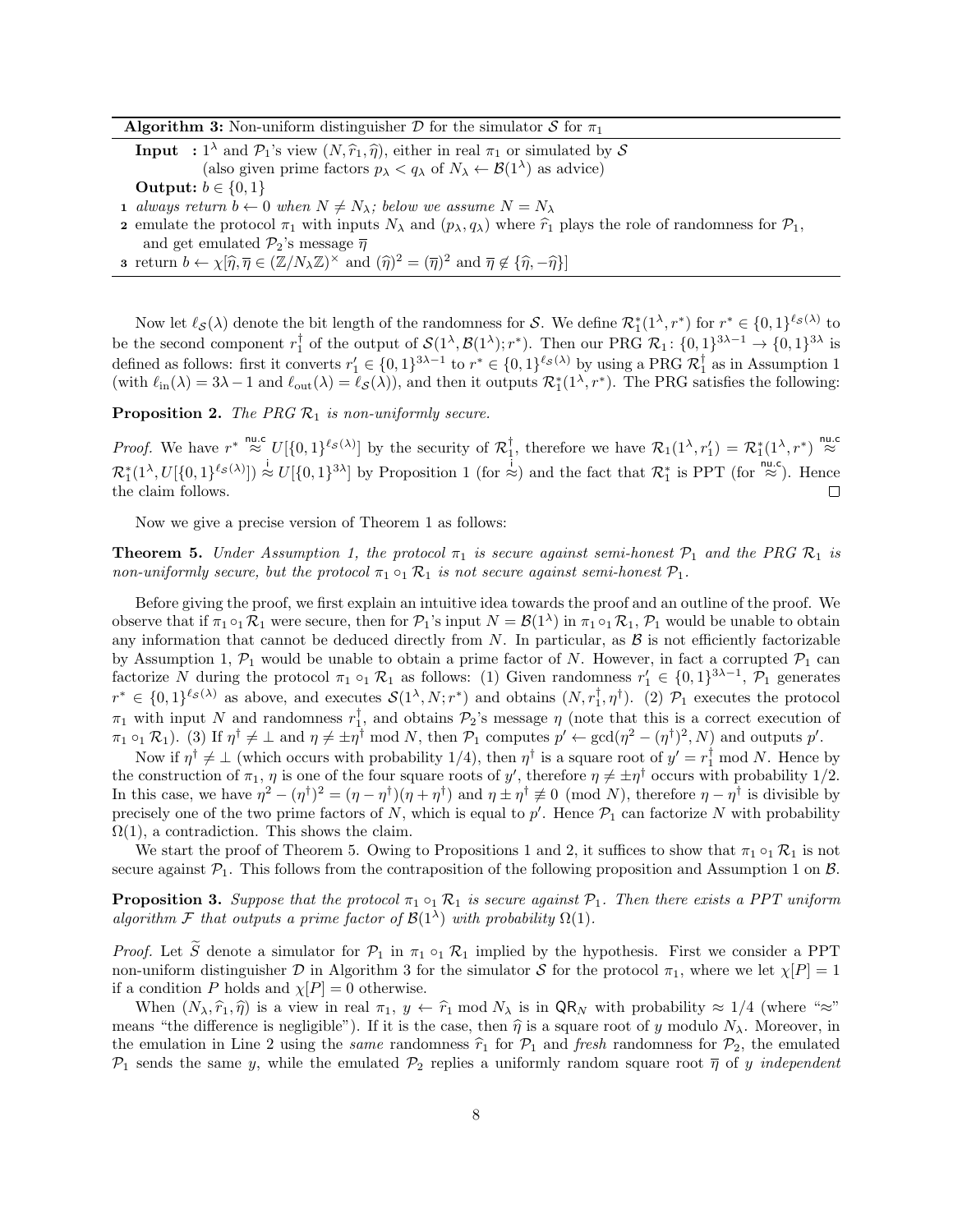**Algorithm 4:** Distinguisher  $\tilde{\mathcal{D}}$  for the simulator  $\tilde{\mathcal{S}}$  for  $\pi_1 \circ_1 \mathcal{R}_1$ 

**Input** :  $1^{\lambda}$  and  $\mathcal{P}_1$ 's view  $(N, \tilde{s}, \tilde{\eta})$ , either in real  $\pi_1 \circ_1 \mathcal{R}_1$  or simulated by  $\tilde{\mathcal{S}}$ <br>Output:  $h \in \{0, 1\}$ Output:  $b \in \{0,1\}$ 

1 always return  $b \leftarrow 0$  when  $N \neq N_{\lambda} = \mathcal{B}(1^{\lambda})$ ; below we assume  $N = N_{\lambda}$ 

2  $(N_\lambda, \hat{r}_1, \hat{\eta}) \leftarrow \mathcal{S}(1^\lambda, N_\lambda; \mathcal{R}_1^\dagger(1^\lambda, \tilde{s}))$ <br>2 roturn b /  $\sqrt{\hat{r}} \tilde{\eta} \in (\mathbb{Z}/N, \mathbb{Z})^\times$  and

**3** return  $b \leftarrow \chi[\hat{\eta}, \tilde{\eta} \in (\mathbb{Z}/N_{\lambda}\mathbb{Z})^{\times} \text{ and } (\hat{\eta})^2 = (\tilde{\eta})^2 \text{ and } \tilde{\eta} \notin \{\hat{\eta}, -\hat{\eta}\}\]$ 

of  $\hat{\eta}$ . Therefore, when  $y \in \mathsf{QR}_N$ , we have  $b = 1$  with conditional probability 1/2. Hence D outputs 1 with probability  $\approx 1/8$ . Now Proposition 1 implies that D also outputs 1 with probability  $\approx 1/8$  when  $(N_{\lambda}, \hat{r}_1, \hat{\eta}) \leftarrow \mathcal{S}(1^{\lambda}, N_{\lambda}; s_*)$  with ideally random  $s_*$ .<br>We record the process "run  $\mathcal{D}$  for input  $(N, \hat{\mathcal{F}})$ 

We regard the process "run D for input  $(N_{\lambda}, \hat{r}_1, \hat{\eta}) \leftarrow \mathcal{S}(1^{\lambda}, N_{\lambda}; s_*)$ " as a PPT non-uniform distinguisher with advice  $(p_\lambda, q_\lambda)$  against the non-uniformly secure PRG  $\mathcal{R}_1^{\dagger}$ . Then it follows that the probability of  $b = 1$ is still at least  $1/8$  – negl $(\lambda) \in \Omega(1)$  when  $s_* \leftarrow \mathcal{R}_1^{\dagger}(1^{\lambda}, s)$  and s is a uniformly random seed for  $\mathcal{R}_1^{\dagger}$ , where negl denotes some negligible function.

For the latter case  $(N_\lambda, \hat{r}_1, \hat{\eta}) \leftarrow \mathcal{S}(1^\lambda, N_\lambda; s_*)$  with  $s_* \leftarrow \mathcal{R}_1^{\dagger}(1^\lambda, s)$ , the component  $\hat{r}_1$  coincides with output of the PBC  $\mathcal{R}_2$ , with sood s, therefore the emulated protocol in Line 2 of  $\mathcal{$ the output of the PRG  $\mathcal{R}_1$  with seed s, therefore the emulated protocol in Line 2 of  $\mathcal{D}$  is nothing but the protocol  $\pi_1 \circ_1 \mathcal{R}_1$  with randomness s for  $\mathcal{P}_1$ . Now we consider a PPT distinguisher D in Algorithm 4 for simulator  $S$ .

By the argument above, when  $(N_\lambda, \tilde{s}, \tilde{\eta})$  is a view in real  $\pi_1 \circ_1 \mathcal{R}_1$  with input  $(p_\lambda, q_\lambda)$  for  $\mathcal{P}_2$ , the probability distribution of  $\tilde{\eta}$  conditioned on the given  $(\tilde{s}, \hat{r}_1, \hat{\eta})$  coincides with that of  $\overline{\eta}$  in D for the same  $(\hat{r}_1, \hat{\eta})$ , therefore the probability that  $\tilde{\mathcal{D}}$  outputs  $b = 1$  is also  $\Omega(1)$  in this case. Now the hypothesis on the simulator  $\tilde{\mathcal{S}}$ implies that the probability of  $b = 1$  is also  $\Omega(1)$  even when  $(N_\lambda, \tilde{s}, \tilde{\eta})$  is simulated by  $\tilde{S}$ . That is, by generating  $(N_\lambda, \tilde{s}, \tilde{\eta}) \leftarrow \tilde{\mathcal{S}}(1^\lambda, \mathcal{B}(1^\lambda))$  and  $(N_\lambda, \hat{r}_1, \hat{\eta}) \leftarrow \mathcal{S}(1^\lambda, N_\lambda; \mathcal{R}_1^{\dagger}(1^\lambda, \tilde{s}))$ , the conditions  $\hat{\eta}, \tilde{\eta} \in (\mathbb{Z}/N_\lambda \mathbb{Z})^\times$ ,  $(n) = 2^{-\lambda}$  and  $\tilde{s} \notin \tilde{r}_0 = \hat{s} \ge 0$  are satisfie  $({\hat{\eta}})^2 = ({\tilde{\eta}})^2$ , and  ${\tilde{\eta}} \notin {\{\hat{\eta}}, -\hat{\eta}\}$  are satisfied with probability  $\Omega(1)$ ; and if it is the case, then a prime factor of  $N_1$  are satisfied with probability  $\Omega(1)$ ; and if it is the case, then a prime fac  $N_{\lambda}$  can be found by computing gcd $(\tilde{\eta}-\hat{\eta},N_{\lambda})$ . As the aforementioned process of generating  $\tilde{\eta}$  and  $\hat{\eta}$  from  $\mathcal{B}(1^{\lambda})$  is PPT and uniform, this yields the algorithm  $\mathcal F$  as in the statement. Hence Proposition 3 holds.

#### 3.4 Second Protocol and PRG for Theorem 1

We give another pair of a 2PC protocol  $\pi_2$  and a PRG  $\mathcal{R}_2$  for Theorem 1. An outline of the argument is as follows. The protocol  $\pi_2$  is an oblivious transfer (OT) protocol proposed by Asharov et al. in ACM CCS 2013 [1], or more precisely, Protocol 51 in Section 5.2 of its full version [2]. The key idea of their OT protocol is to construct a function, denoted here by  $H$ , that can sample a random element h of an underlying cyclic group  $\mathbb{G} = \langle g \rangle$  in a way that the discrete logarithm of h with respect to g is unknown even if the seed used for sampling h is known. Now the Receiver of the 1-out-of-2 OT protocol with input  $\sigma \in \{0,1\}$  generates  $h \in \mathbb{G}$  by using H and  $g^{\alpha}$  with random  $\alpha$ , and sends  $(g^{\alpha}, h)$  when  $\sigma = 0$  and  $(h, g^{\alpha})$  when  $\sigma = 1$  to the Sender. The Sender encrypts the two inputs in a way like the hashed ElGamal encryption where each of the two elements of G given from the Receiver is used as a public key, and sends the two ciphertexts  $(c_0, c_1)$  to the Receiver. Then the Receiver can decrypt  $c_{\sigma}$  and obtain the corresponding input of the Sender as the "secret key"  $\alpha$  is known; while the other  $c_{1-\sigma}$  cannot be decrypted (hence the other input remains secret) as the "secret key" corresponding to  $h$  is not known as mentioned above.

Then our construction of the PRG  $\mathcal{R}_2$  is based on the following observation: there is a secure PRG  $\mathcal{R}_2'$  that can "cancel" the effect of the function H. Namely, when  $h \in \mathbb{G}$  is sampled by H using an input generated by  $\mathcal{R}'_2$  with seed s, now the discrete logarithm of h can be efficiently recovered from s. Then we construct a secure PRG  $\mathcal{R}_2$  that involves  $\mathcal{R}_2'$  to convert a part s of the seed  $(s, \alpha)$  into  $\mathcal{R}_2'(s)$ . By using the output  $(\mathcal{R}'_2(s), \alpha)$  of  $\mathcal{R}_2$  in  $\pi_2$  instead of the Receiver's original randomness, now the Receiver can also decrypt  $c_{1-\sigma}$  and break the security, as the corresponding "secret key" can be recovered from s as mentioned above.

Now we move to a precise argument. First, we recall the construction of the OT protocol  $\pi_2$  mentioned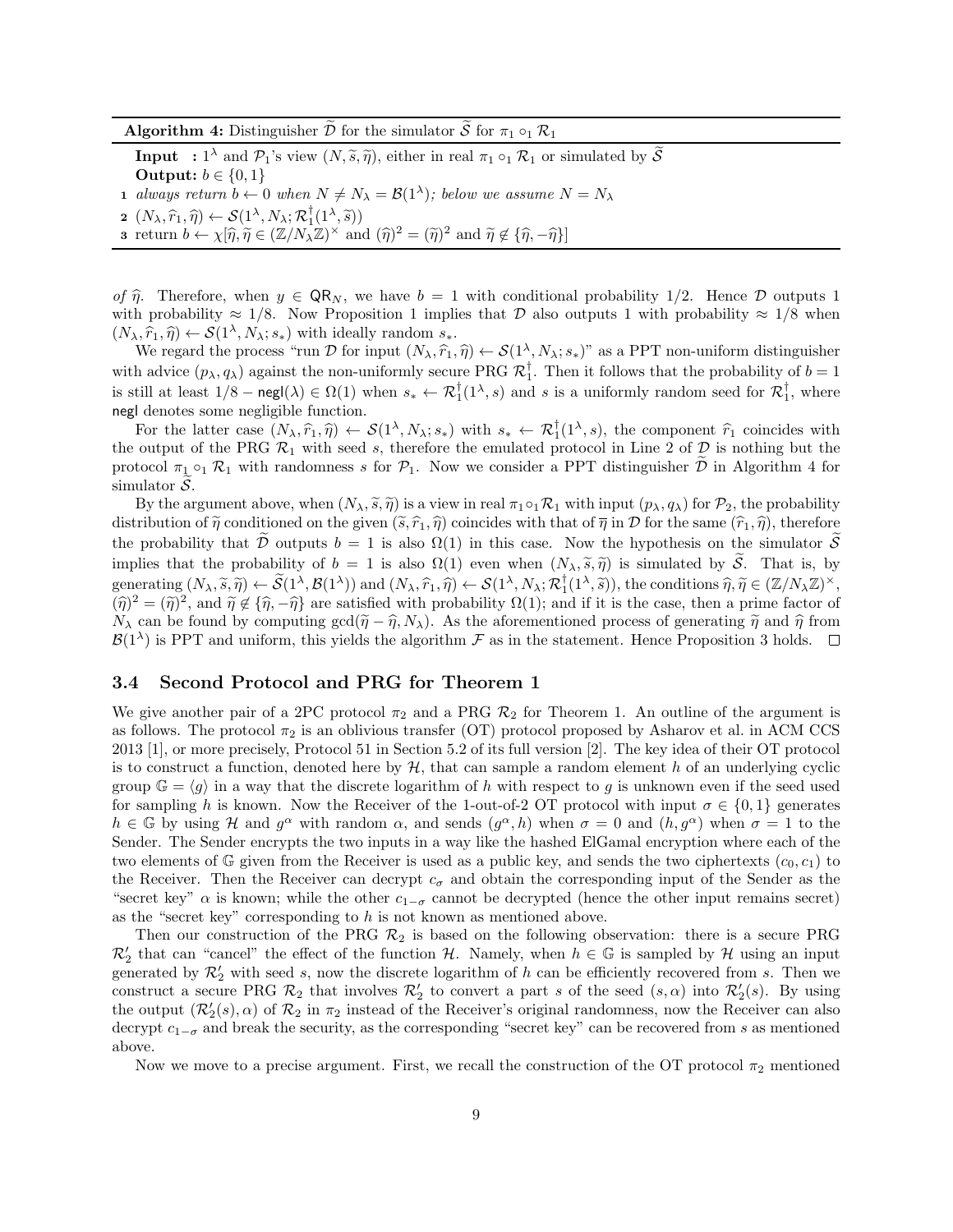Algorithm 5: The algorithm  $H$  to sample a subgroup element

**Input** :  $x' \in \{0, 1\}^{2t}$ **Output:** an element h in the order-q subgroup of  $(\mathbb{F}_p)^{\times}$  $x \leftarrow x' \mod p$ 2 if  $x \neq 0$  then **3** | return  $h \leftarrow x^{(p-1)/q} \mod p$ 4 else 5 | return  $h \leftarrow 1$ 6 end

above. To make the argument precise, here we explicitly state that the internal randomness for the two parties are bit sequences, and the uniform samplings of objects in the protocol are performed approximately with exponentially small deviation. The input objects for the protocol (except the security parameter) can be classified into global parameters that can be reused for several protocol executions (such as the underlying cyclic group) and "actual" inputs for each individual protocol execution. For the global parameters, in this paper we put an assumption that a secure global parameter can be chosen efficiently and *deterministically* (see Assumption 2 below). This technical assumption would also have some practical meaning, as it may sometimes happen that an implementation of a protocol hard-wires such a reusable global parameter.

In order to specify our choice of global parameters, we quote the following description from the text in the second paragraph of Section 5.2 in [2] (where "[......]" indicates omission by the author of the present paper):

[......] We also assume that it is possible to sample a random element of the group, and the DDH assumption will remain hard even when the coins used to sample the element are given to the distinguisher (i.e.,  $(g, h, g^a, h^a)$  is indistinguishable from  $(g, h, g^a, g^b)$  for random a, b, even given the coins used to sample h). [......] For finite fields, one can sample a random element  $h \in \mathbb{Z}_p$  of order q by choosing a random  $x \in_R \mathbb{Z}_p$  and computing  $h = x^{(p-1)/q}$  until  $h \neq 1$ . [......]

Accordingly, we use the subgroup of a given order q in the multiplicative group  $(\mathbb{F}_p)^{\times}$  of a finite field  $\mathbb{F}_p$ (denoted by  $\mathbb{Z}_p$  in the quoted text) as the underlying group of the protocol, where p is a t-bit prime for some polynomially bounded  $t \geq \lambda$  and q is a divisor of  $p-1$ . Then the aforementioned sampling method H for the group elements can be realized as in Algorithm 5, where slight modification is made in order to ensure that it always halts within finite (and polynomial) time. This algorithm has the following property.

**Lemma 1.** The output  $\mathcal{H}(x')$  for  $x' \leftarrow_R \{0,1\}^{2t}$  is in the unique subgroup of order q in  $(\mathbb{F}_p)^{\times}$  and its probability distribution is exponentially close to uniform over this subgroup.

*Proof.* First, if  $x = 0$  in the algorithm, then the output h is 1; while if  $x \neq 0$ , then  $h = x^{(p-1)/q} \mod p$  is an element of  $(\mathbb{F}_p)^{\times}$  of order dividing q, as  $(\mathbb{F}_p)^{\times}$  is a cyclic group of order  $p-1$ . This implies the former part of the statement. On the other hand, for the latter part of the statement, as the bit length of p is  $t \geq \lambda$ , the distribution of x is exponentially close to the uniform distribution over  $(\mathbb{F}_p)^{\times}$ . Therefore, we may assume without loss of generality that  $x \leftarrow_R (\mathbb{F}_p)^{\times}$ . Then  $h = x^{(p-1)/q} \mod p$  becomes a uniformly random element of the subgroup. This implies the latter part of the statement. Hence Lemma 1 holds.  $\Box$ 

Our assumption mentioned above, which is a (possibly nonstandard) variant of the decisional Diffie– Hellman (DDH) assumption, is the following:

**Assumption 2.** There exists a deterministic polynomial-time algorithm to choose a t-bit prime p with  $t \geq \lambda$ , a divisor q of p – 1, a generator g of the subgroup of order q in  $(\mathbb{F}_p)^{\times}$ , and a deterministic polynomial-time key derivation function KDF:  $\langle g \rangle \to \{0, 1\}^L$  for some L, satisfying the following: the two distributions of

 $(p, q, g, g^r \mod p, x', \text{KDF}(\mathcal{H}(x')^r \mod p))$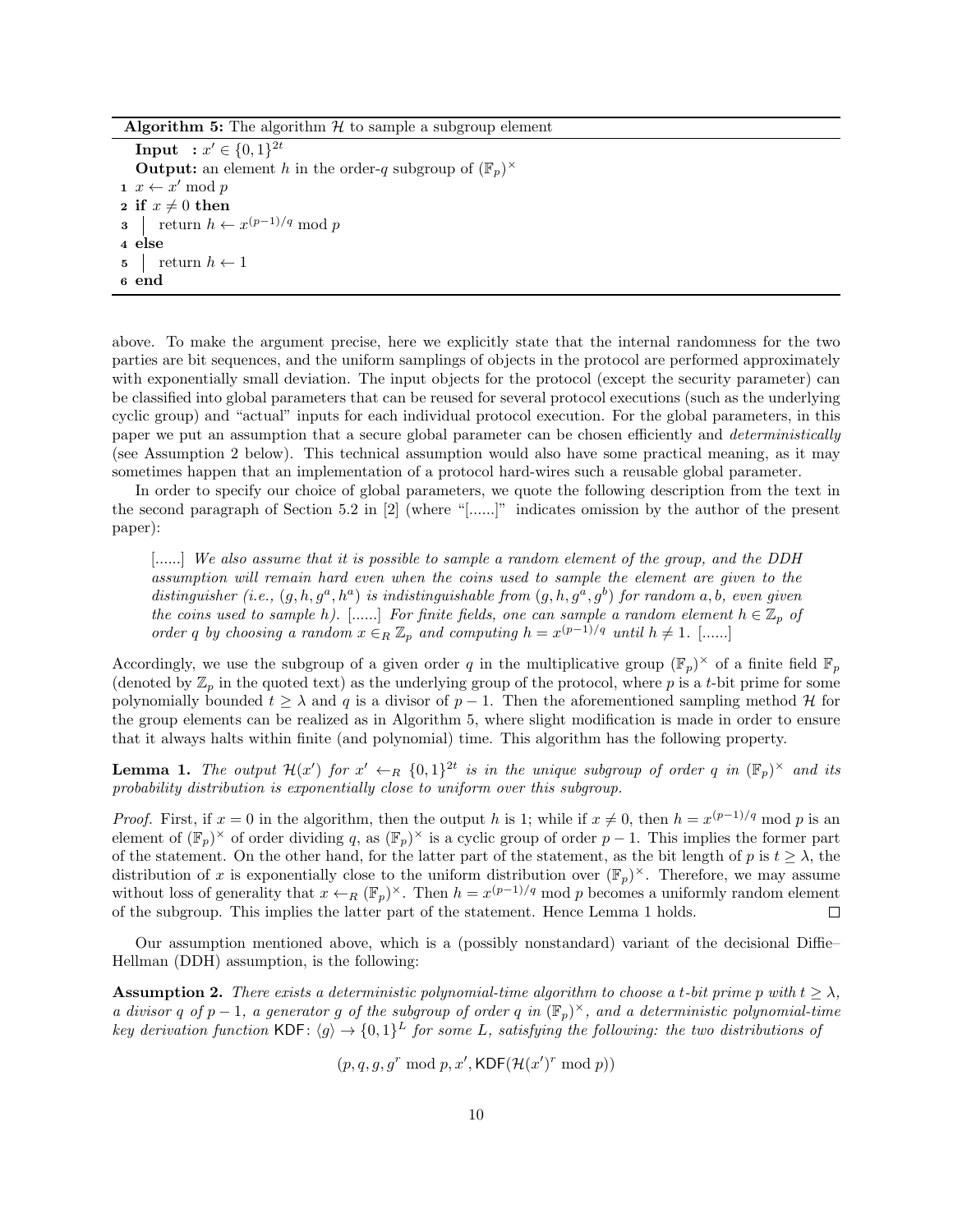**Algorithm 6:** The OT protocol in [2] (called  $\pi_2$  here)

**Input** : (global parameters) t-bit prime p, divisor q of  $p-1$ ,  $g \in (\mathbb{F}_p)^{\times}$  of order q, and KDF:  $\langle g \rangle \rightarrow \{0, 1\}^L$  $(\mathcal{P}_1 \text{ (Sender)}) (x^{\langle 0 \rangle}, x^{\langle 1 \rangle}) \in (\{0, 1\}^L)^2$ ; and randomness  $r_1 \in \{0, 1\}^{2t}$  $(\mathcal{P}_2 \text{ (Receiver)}) \sigma \in \{0, 1\}; \text{ and randomness } (r'_2, r''_2) \in (\{0, 1\}^{2t})^{2}$ **Output:**  $(\mathcal{P}_1)$  none  $(\mathcal{P}_2) \ \overline{x} \in \{0,1\}^L$  $L$  // To be equal to  $x^{\langle \sigma \rangle}$ **1** (By  $\mathcal{P}_2$ )  $h \leftarrow \mathcal{H}(r'_2)$  and  $\alpha \leftarrow r''_2 \mod q$ 2 (By  $\mathcal{P}_2$ ) if  $\sigma = 0$  then  $\mathbf{s} \mid (h^{(0)}, h^{(1)}) \leftarrow (g^{\alpha} \bmod p, h)$ 4 else 5  $(h^{(0)}, h^{(1)}) \leftarrow (h, g^{\alpha} \mod p)$ 6 end 7 (By  $\mathcal{P}_2$ ) send  $(h^{(0)}, h^{(1)})$  to  $\mathcal{P}_1$ 8 (By  $\mathcal{P}_1$ )  $r \leftarrow r_1 \mod q$  and  $u \leftarrow g^r \mod p$ 9 (By  $\mathcal{P}_1$ )  $(k^{(0)}, k^{(1)}) \leftarrow ((h^{(0)})^r \bmod p, (h^{(1)})^r \bmod p)$ 10  $(By \mathcal{P}_1) (v^{(0)}, v^{(1)}) \leftarrow (x^{(0)} \oplus \text{KDF}(k^{(0)}), x^{(1)} \oplus \text{KDF}(k^{(1)}))$ 11 (By  $\mathcal{P}_1$ ) send u,  $v^{(0)}$ , and  $v^{(1)}$  to  $\mathcal{P}_2$ 12 (By  $\mathcal{P}_2$ ) return  $\overline{x} \leftarrow v^{(\sigma)} \oplus \text{KDF}(u^{\alpha} \mod p)$ 

and

$$
(p,q,g,g^r \bmod p,x',z)
$$
  
with  $r \leftarrow_R \{0,\ldots,q-1\}$ ,  $x' \leftarrow_R \{0,1\}^{2t}$ ,  $z \leftarrow_R \{0,1\}^L$  are non-uniformly indistinguishable.

Then the protocol  $\pi_2$  is described in Algorithm 6; here the global parameters are chosen as in Assumption 2 (in particular, the choice of global parameters is deterministic given a security parameter  $1^{\lambda}$ ). The result in the original paper implies that  $\pi_2$  is secure in the semi-honest model under Assumption 2.

The following is another precise version of Theorem 1 to be proved here.

**Theorem 6.** Assume that there exists a non-uniformly secure PRG for any choices of  $\ell_{in}(\lambda)$  and  $\ell_{out}(\lambda)$ (satisfying the constraints in PRGs). Assume moreover that the parameters in the protocol  $\pi_2$  satisfy that  $(p-1)/q$  is coprime to q, and that a generator  $g_0$  of  $(\mathbb{F}_p)^{\times}$  can also be chosen in deterministic polynomial time. Then there is a non-uniformly secure PRG  $\mathcal{R}_2$  with 1-bit stretch  $\ell_{\text{out}}(\lambda) - \ell_{\text{in}}(\lambda) = 1$  satisfying that  $\pi_2 \circ_2 \mathcal{R}_2$  is not secure against  $\mathcal{P}_2$ .

As mentioned above, the basic strategy for constructing  $\mathcal{R}_2$  is to enable  $\mathcal{P}_2$  to know the discrete logarithm of  $h^{(1-\sigma)} \leftarrow \mathcal{H}(r'_2)$  from the seed for  $\mathcal{R}_2$  generating the input  $r'_2$  for  $\mathcal{H}$ . Then the party  $\mathcal{P}_2$  using the PRG  $\mathcal{R}_2$  will be able to also unmask  $v^{(1-\sigma)}$  by using the seed for  $\mathcal{R}_2$  and hence obtain the other  $x^{(1-\sigma)}$  as well, violating the security of the OT.

To make the argument precise, we first recall the current assumptions described above: the global parameters p, q, g, and KDF, as well as a generator  $g_0$  of  $(\mathbb{F}_p)^{\times}$ , can be *deterministically* chosen in polynomial time, and  $(p-1)/q$  is coprime to q. We construct a prototype algorithm  $\mathcal{R}_2^*$  for our PRG as in Algorithm 7; our PRG  $\mathcal{R}_2$  is then constructed as the composition  $\mathcal{R}_2 = \mathcal{R}_2^* \circ \mathcal{R}_2^{\dagger}$ :  $\{0,1\}^{4t-1} \to \{0,1\}^{4t}$  where  $\mathcal{R}_2^{\dagger}$ :  $\{0,1\}^{4t-1} \to \{0,1\}^{9t}$  is a non-uniformly secure PRG implied by the hypothesis of Theorem 6. Now we have the following result on the  $\mathcal{R}_2^*$ .

**Proposition 4.** For  $s = (s_1, s_2, s_3, s_4) \leftarrow_R \{0, 1\}^{9t}$ , the output distribution of  $\mathcal{R}_2^*(1^\lambda, s)$  is exponentially close to  $U[\{0,1\}^{2t} \times \{0,1\}^{2t}]$ , and the e and  $r^{\dagger}$  computed in  $\mathcal{R}_2^*$  satisfy that  $\mathcal{H}(r^{\dagger}) = g^e \mod p$ .

*Proof.* For the latter part of the statement, we have  $r^{\dagger}$  mod  $p = h^{\dagger \dagger}$  and

$$
(h^{\dagger \dagger})^{(p-1)/q} = (h^{\dagger})^{d \cdot (p-1)/q} \cdot g_0{}^{qe' \cdot (p-1)/q} = h^{\dagger} \cdot g_0{}^{e'(p-1)} = h^{\dagger} = g^e \text{ in } (\mathbb{F}_p)^{\times}
$$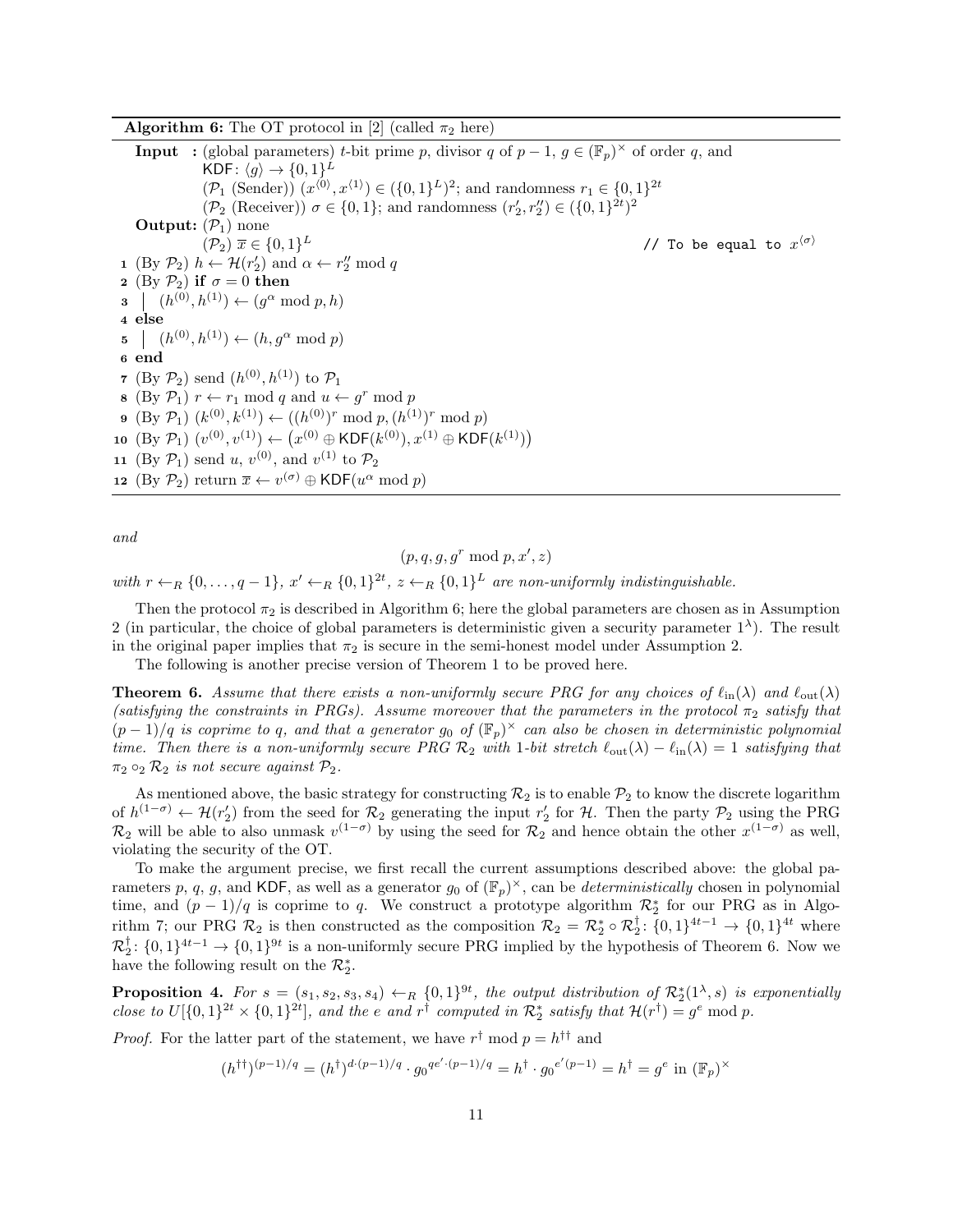Algorithm 7: The prototype  $\mathcal{R}_2^*$  of our PRG

**Input** : 1<sup>\lattra</sup> and seed  $s = (s_1, s_2, s_3, s_4) \in \{0, 1\}^{2t} \times \{0, 1\}^{2t} \times \{0, 1\}^{3t} \times \{0, 1\}^{2t}$ **Output:**  $(r'_2, r''_2) \in \{0, 1\}^{2t} \times \{0, 1\}^{2t}$ 1 choose p, q, g, KDF, and  $g_0$  deterministically as in the text 2 compute the multiplicative inverse d of  $(p-1)/q$  modulo q  $\mathbf{s} \in \mathfrak{s}_1 \mod q$ 4  $h^{\dagger} \leftarrow g^e \bmod p$ 5  $e' \leftarrow s_2 \mod (p-1)$ 6  $h^{\dagger \dagger} \leftarrow (h^{\dagger})^d \cdot g_0{}^{qe'} \bmod p$  $\tau \, r^{\dagger} \leftarrow h^{\dagger \dagger} + (s_3 \mod K) \cdot p$  where  $K = \lfloor (2^{2t} - 1 - h^{\dagger \dagger})/p \rfloor + 1$ // we have  $0 \leq r^{\dagger} \leq 2^{2t} - 1$  $\mathbf{s}$  return  $(r'_2, r''_2) \leftarrow (r^{\dagger})$  $(s_{4})$  // identify  $r^{\dagger}$  with a  $2t$ -bit sequence

as  $h^{\dagger} \in \langle g \rangle$  and  $d \cdot (p-1)/q \equiv 1 \pmod{q}$ . Hence we have  $\mathcal{H}(r^{\dagger}) = g^e \pmod{p}$  by the construction of  $\mathcal{H}$ , as desired.

For the former part of the statement, it suffices to show that the distribution of  $r^{\dagger}$  is exponentially close to uniform over  $\{0,1\}^{2t}$ . Let  $f \in \{0,\ldots,p-2\}$  be the discrete logarithm of g with respect to  $g_0$ . Then f is a multiple of  $(p-1)/q$  as  $q^q = 1$  in  $\mathbb{F}_p$ ; we put  $f = f'(p-1)/q$  with  $1 \leq f' \leq q-1$ . Now both f' and  $(p-1)/q$  are coprime to q, so is f.

As  $s_1$  and  $s_2$  are of 2t-bit lengths and  $t \geq \lambda$ , the distributions of e and e' are exponentially close to uniform over  $\{0,\ldots,q-1\}$  and  $\{0,\ldots,p-2\}$ , respectively. Hence we assume from now that  $e \leftarrow_R \{0,\ldots,q-1\}$  and  $e' \leftarrow_R \{0, \ldots, p-2\}$  without loss of generality.

We have  $h^{\dagger\dagger} = g^{ed} \cdot g_0 q^{e'} = g_0 f^{ed+qe'}$  in  $\mathbb{F}_p$ . Let  $\beta = fed + qe' \mod (p-1)$ . Then we have  $\beta \mod q =$  $e \cdot f d \mod q \in \{0, \ldots, q-1\}$ . As f d is coprime to q by the argument above,  $\beta \mod q$  is uniformly random (as well as e) and independent of e'. On the other hand, we have  $|\beta/q| = e' + |fed/q| \mod ((p-1)/q)$ . As  $e' \leftarrow_R \{0, \ldots, p-2\}$ , it follows that the pair  $(\beta \mod q, \lfloor \beta/q \rfloor)$  is also uniformly random, so is  $\beta$ . Hence  $h^{\dagger \dagger} = g_0^{\beta}$  is uniformly random over  $(\mathbb{F}_p)^{\times}$ .

Moreover, as  $s_3$  has 3t-bit length and  $t \geq \lambda$ , it follows that, given an  $h^{\dagger \dagger}$ , the conditional distribution of  $r^{\dagger}$  is exponentially close to uniform over the set  $\{r'_2 \in \{0,1\}^{2t} \mid r'_2 \text{ mod } p = h^{\dagger \dagger}\}\.$  This implies that, if the distribution of  $r'_2$  mod p with  $r'_2 \leftarrow_R \{0,1\}^{2t}$  were identical to the uniform distribution of  $h^{\dagger\dagger}$ , then the distribution of  $r^{\dagger}$  would be exponentially close to uniform over  $\{0,1\}^{2t}$ . In fact, as p has t-bit length and  $t \geq \lambda$ , the distribution of  $r'_2$  mod p is exponentially close to uniform; therefore the distribution of  $r^{\dagger}$  is indeed exponentially close to uniform, as desired. Hence the former part of the statement holds. This completes the proof of Proposition 4.  $\Box$ 

The former part of Proposition 4 and the non-uniform security of  $\mathcal{R}_2^{\dagger}$  imply that our PRG  $\mathcal{R}_2 = \mathcal{R}_2^* \circ \mathcal{R}_2^{\dagger}$ is also non-uniformly secure. Moreover, when party  $\mathcal{P}_2$  in the protocol  $\pi_2$  uses the PRG  $\mathcal{R}_2$  with seed  $\tilde{s}$ to generate the internal randomness  $(r'_2, r''_2) = (r^{\dagger}, s_4) \leftarrow \mathcal{R}_2^*(1^{\lambda}, s)$  with  $s \leftarrow \mathcal{R}_2^{\dagger}(1^{\lambda}, \tilde{s})$ , the element h is equal to  $\mathcal{H}(r'_2) = \mathcal{H}(r^{\dagger}) = g^e \mod p$  and its discrete logarithm e can be recovered from the seed  $\tilde{s}$  for  $\mathcal{R}_2$ by computing  $s \leftarrow \mathcal{R}_2^{\dagger}(1^{\lambda}, \tilde{s})$  and then computing e from s as in Line 3 of Algorithm 7. This enables  $\mathcal{P}_2$  to obtain  $x^{(1-\sigma)}$  as well as  $x^{(\sigma)}$  as explained above, which means that now the protocol is not  $\mathcal{P}_2$ . This completes the proof of Theorem 6.

#### 3.5 Sufficient Conditions for Preserving the Security

To prevent the loss of security as in Theorem 1, here we give some sufficient conditions for a 2PC protocol  $\pi$ and a PRG R to ensure that  $\pi \circ_i \mathcal{R}$  is also secure, as in Theorem 2 in Section 1.1. We introduce the following notion.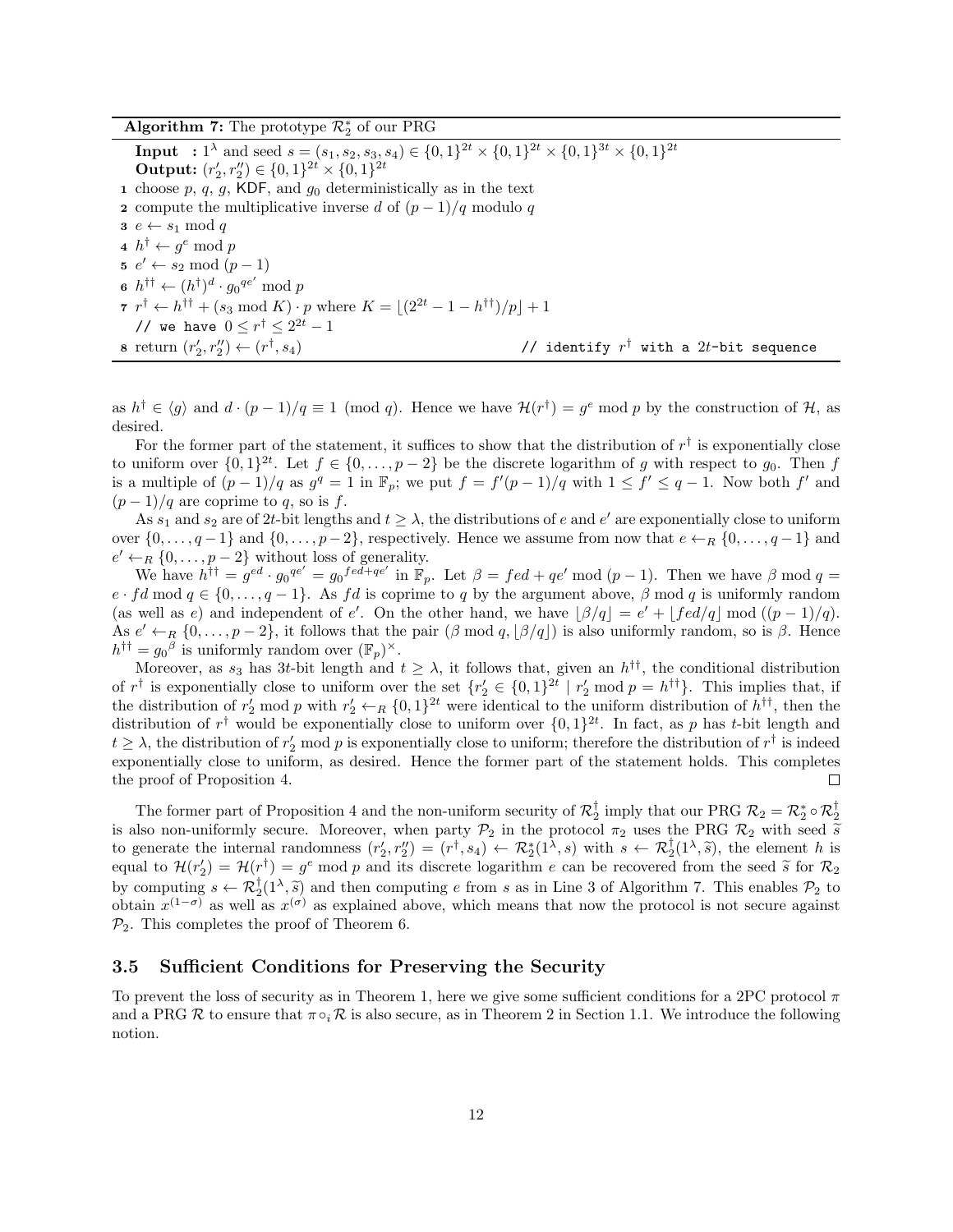**Definition 1.** We say that a simulator  $S_i$  for party  $P_i$  is with raw randomness, if the randomness for  $S_i$ is of the form  $(r_i, \tau_i)$  where  $r_i$  is the same as the randomness for  $\mathcal{P}_i$ , and we have  $\mathcal{S}_i(1^\lambda, x_i, f_i(\vec{x}); r_i, \tau_i) =$  $\langle r_i, \mathcal{T}_{\mathcal{S}_i}(1^{\lambda}, x_i, f_i(\vec{x}), r_i; \tau_i) \rangle$  for a PPT algorithm  $\mathcal{T}_{\mathcal{S}_i}$ , where the notation  $\langle r_i, V_i \rangle$  denotes the simulated view for  $P_i$  consisting of the randomness  $r_i$  and the remaining part  $V_i$  (here the components in  $\langle r_i, V_i \rangle$  are appropriately reordered to keep consistency with the syntax in the definition of a party's view).

Namely, such a simulator  $S_i$  generates the randomness part of  $\mathcal{P}_i$ 's view by just outputting a part  $r_i$ of  $S_i$ 's own randomness, and then  $S_i$  generates the other parts of  $\mathcal{P}_i$ 's view by using the remaining part  $\tau_i$ of the randomness (in a way specified by the algorithm  $\mathcal{T}_{S_i}$ ). For example, the simulator S in the proof of Proposition 1 for the security of protocol  $\pi_1$  is not with raw randomness (as it generates the randomness part  $r_1^{\dagger}$  according to the other part), while the simulator in the security proof of protocol  $\pi_2$  above given in the original paper [2] is in fact with raw random tape. We give a precise version of Theorem 2.

**Theorem 7.** Let  $\pi$  be a 2PC protocol that is information-theoretically secure against a party P in the semihonest model where the corresponding simulator is with raw randomness (see above for the terminology). Let R be a PRG to generate the randomness for P. Suppose moreover that  $\ell_{\text{out}}(\lambda) - H_{\infty}(\mathcal{R}(1^{\lambda},*)) \in O(\log \lambda)$ with uniformly random seed for R where  $\lambda$  denotes the security parameter and  $\ell_{\text{out}}(\lambda)$  denotes the bit length of outputs of R. Then, even by generating the randomness for P using R, the protocol  $\pi$  remains informationtheoretically secure against semi-honest  $P$  and the corresponding simulator is with raw randomness.

*Proof.* Let S be the simulator with raw randomness in the hypothesis. By symmetry, we suppose  $\mathcal{P} = \mathcal{P}_1$ , and we give a simulator  $\tilde{S}$  for  $\mathcal{P}_1$  in the protocol  $\pi \circ_1 \mathcal{R}$  as stated. Put  $I = \{0, 1\}^{\ell_{\text{in}}(\lambda)}$  and  $O = \{0, 1\}^{\ell_{\text{out}}(\lambda)}$ .

Given  $1^{\lambda}$ ,  $\vec{x} = (x_1, x_2)$ , a local output  $o_1$  of  $\mathcal{P}_1$ , and randomness  $r_1 \in O$  for  $\mathcal{P}_1$  in  $\pi$ , the simulated view for  $P_1$  in  $\pi$  is given by  $\langle r_1, \mathcal{T}_{\mathcal{S}}(1^{\lambda}, x_1, o_1, r_1) \rangle$  (see Definition 1 for the notations). On the other hand, let  $V_{\text{real}}(1^{\lambda}, \vec{x}, r_1)$  denote the random variable of the view for  $\mathcal{P}_1$  except the randomness  $r_1$  in a real execution of  $\pi$  with input pair  $\vec{x}$  and randomness  $r_1$  for  $\mathcal{P}_1$ . Then the view for  $\mathcal{P}_1$  in a real  $\pi$  is  $\langle r_1, V_{\text{real}}(1^{\lambda}, \vec{x}, r_1) \rangle$ . Now we define the simulator  $\widetilde{S}$  in  $\pi \circ_1 \mathcal{R}$  as follows:

• Given  $1^{\lambda}$  and a local input/output pair  $(x_1, o_1)$  as input,  $\widetilde{S}$  chooses  $\widetilde{r}_1 \leftarrow_R I$ , computes  $r_1 \leftarrow \mathcal{R}(1^{\lambda}, \widetilde{r}_1)$ , and outputs  $\langle \widetilde{r}_1, \mathcal{T}_{\mathcal{S}}(1^{\lambda}, x_1, o_1, r_1) \rangle$ .

This  $\widetilde{S}$  is with raw randomness by the construction.

Note that the view for  $\mathcal{P}_1$  in real  $\pi \circ_1 \mathcal{R}$  is given by  $\langle \tilde{r}_1, V_{\text{real}}(1^{\lambda}, \vec{x}, \mathcal{R}(1^{\lambda}, \tilde{r}_1)) \rangle$ . Now let  $\Delta$  and  $\tilde{\Delta}$  denote existing distances between the real and simulated views for  $\mathcal{P}_1$ the statistical distances between the real and simulated views for  $P_1$  in  $\pi$  and in  $\pi \circ_1 \mathcal{R}$ , respectively, for given  $1^{\lambda}$ ,  $\vec{x} = (x_1, x_2)$ , and  $o_1$ . Then we have the following (where notations  $1^{\lambda}$  are omitted):

$$
2\tilde{\Delta} = \sum_{\tilde{s}_1 \in I, V_1} \left| \Pr[\langle \tilde{r}_1, \mathcal{T}_{\mathcal{S}}(x_1, o_1, \mathcal{R}(\tilde{r}_1)) \rangle = \langle \tilde{s}_1, V_1 \rangle] \right|
$$
  
\n
$$
- \Pr[\langle \tilde{r}_1, V_{\text{real}}(\vec{x}, \mathcal{R}(\tilde{r}_1)) \rangle = \langle \tilde{s}_1, V_1 \rangle] \right|
$$
  
\n
$$
= \sum_{\tilde{s}_1 \in I, V_1} \left| \frac{1}{|I|} \Pr[\mathcal{T}_{\mathcal{S}}(x_1, o_1, \mathcal{R}(\tilde{s}_1)) = V_1] - \frac{1}{|I|} \Pr[V_{\text{real}}(\vec{x}, \mathcal{R}(\tilde{s}_1)) = V_1] \right|
$$
  
\n
$$
= \frac{1}{|I|} \sum_{s_1 \in O, V_1} |I_{s_1}| \cdot |\Pr[\mathcal{T}_{\mathcal{S}}(x_1, o_1, s_1) = V_1] - \Pr[V_{\text{real}}(\vec{x}, s_1) = V_1] |
$$

where we write  $I_{s_1} = {\{\tilde{s}_1 \in I \mid \mathcal{R}(\tilde{s}_1) = s_1\}}$ . Now we have  $|I_{s_1}|/|I| \leq 2^{-H_{\infty}(\mathcal{R})}$  for each  $s_1$  (where  $H_{\infty}(\mathcal{R}) = H_{\infty}(\mathcal{R}(1^{\lambda} \times))$ ) by the definition of min entropy therefore  $H_{\infty}(\mathcal{R}) = H_{\infty}(\mathcal{R}(1^{\lambda},*))$  by the definition of min-entropy, therefore

$$
2\tilde{\Delta} \le 2^{-H_{\infty}(\mathcal{R})} \sum_{s_1 \in O, V_1} |\Pr[\mathcal{T}_{\mathcal{S}}(x_1, o_1, s_1) = V_1] - \Pr[V_{\text{real}}(\vec{x}, s_1) = V_1]|.
$$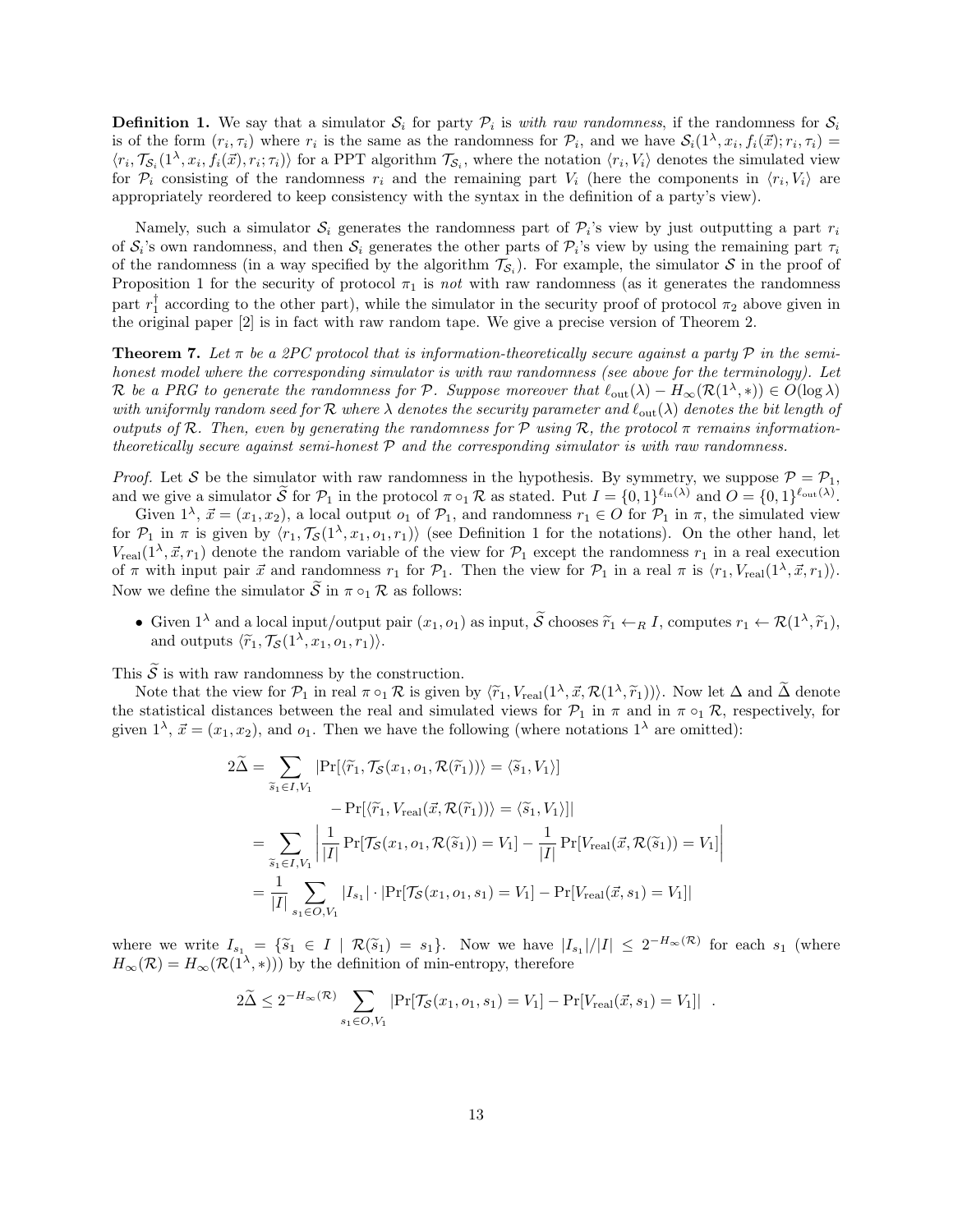On the other hand, we have

 $\Delta$   $\Delta$ 

$$
2\Delta
$$
  
=  $\sum_{s_1 \in O, V_1} |\Pr[\langle r_1, \mathcal{T}_{S}(x_1, o_1, r_1) \rangle = \langle s_1, V_1 \rangle] - \Pr[\langle r_1, V_{\text{real}}(\vec{x}, r_1) \rangle = \langle s_1, V_1 \rangle]|$   
=  $\sum_{s_1 \in O, V_1} \left| \frac{1}{|O|} \Pr[\mathcal{T}_{S}(x_1, o_1, s_1) = V_1] - \frac{1}{|O|} \Pr[V_{\text{real}}(\vec{x}, s_1) = V_1] \right|$   
=  $\frac{1}{|O|} \sum_{s_1 \in O, V_1} |\Pr[\mathcal{T}_{S}(x_1, o_1, s_1) = V_1] - \Pr[V_{\text{real}}(\vec{x}, s_1) = V_1]|$ .

Hence we have  $\tilde{\Delta} \leq 2^{-H_{\infty}(\mathcal{R})} \cdot |O| \cdot \Delta = 2^{\ell_{\text{out}}(\lambda) - H_{\infty}(\mathcal{R})} \cdot \Delta$ . By the hypothesis,  $\Delta$  is negligible due to the information-theoretic security of  $\pi$ , and  $2^{\ell_{\text{out}}(\lambda) - H_{\infty}(\mathcal{R})} \in 2^{O(\log \lambda)}$  is polynomially bounded in  $\lambda$ . This implies that  $\Delta$  is also negligible, as desired. This completes the proof of Theorem 7.  $\Box$ 

# 4 Type 2: Non-Recognizable "Bad" Randomness

In this and the next sections, we focus on the correctness for PKE schemes<sup>13</sup> with negligible but non-zero decryption error probability, and point out (as mentioned in Section 1.1) that the use of a secure PRG may violate the correctness.

First we introduce some terminology. A PKE scheme  $\Pi = (Gen, Enc, Dec)$  consists of three PPT algorithms as follows;  $Gen(1^{\lambda})$  outputs a pair (pk, sk) of a public key pk and a secret key sk;  $Enc_{pk}(m)$  for a plaintext m outputs a ciphertext c; and  $\text{Dec}_{sk}(c)$  deterministically outputs either a plaintext or a "decryption" failure" symbol  $\perp$ . We say that a key pair (pk,sk) for a PKE scheme  $\Pi = (Gen, Enc, Dec)$  is  $\alpha(\lambda)$ -correct, if

$$
Pr[Dec_{sk}(Enc_{pk}(m)) = m] \ge \alpha(\lambda)
$$
 for any plaintext  $m$ 

where the probability is taken for the randomness in Enc. Here "perfectly correct" means 1-correct; we also say that  $\Pi$  is *perfectly correct*, if all key pairs are perfectly correct. On the other hand, we say that ( $pk, sk$ ) is  $\beta(\lambda)$ -erroneous, if

 $Pr[Dec_{\mathsf{sk}}(\mathsf{Enc}_{\mathsf{nk}}(m)) \neq m] > \beta(\lambda)$  for at least one plaintext m.

Here we show the following result, which is a precise version of Theorem 3:

**Theorem 8.** Assume that there exist a perfectly correct PKE scheme  $\Pi^*$  for any (polynomially bounded) choice of plaintext length<sup>14</sup> and a (uniformly or non-uniformly) secure PRG  $\mathcal{R}^*$  for any choices of  $\ell_{\text{in}}^*(\lambda)$  and  $\ell_{out}^*(\lambda)$  (satisfying the constraints in PRGs). Then there exists a pair of a PKE scheme  $\Pi = (Gen, Enc, Dec)$ and a secure  $PRG \nvert R$  with the following two properties:

- The original Gen generates a not perfectly correct key pair with only exponentially small probability.
- When the PRG  $R$  is used in Gen, all key pairs generated by the resulting Gen are 1-erroneous.

*Proof.* We assume that  $\ell_{\text{out}}^*(\lambda) - \ell_{\text{in}}^*(\lambda) \geq \lambda$  for the PRG  $\mathcal{R}^*$  and that the PKE scheme  $\Pi^* = (\text{Gen}^*, \text{Enc}^*, \text{Dec}^*)$ has plaintext space  $\{0,1\}^{\ell_{\text{in}}^*(\lambda)}$  in the hypothesis of the theorem. We construct the PKE scheme  $\Pi$  in the theorem by modifying  $\Pi^*$  as follows:

• A public key pk for  $\Pi$  consists of a public key pk<sup>\*</sup> for  $\Pi^*$  and  $r \leftarrow_R \{0,1\}^{\ell^*_{\text{out}}(\lambda)}$ ; pk = (pk<sup>\*</sup>, r). The secret key  $sk = sk^*$  is not changed.

<sup>&</sup>lt;sup>13</sup>As the security is not the central topic here, we just implicitly assume IND-CPA security for the PKE schemes in the following arguments.

<sup>&</sup>lt;sup>14</sup>Again, such a PKE scheme can be obtained via a hybrid argument (cf. Section 5.2.5.3 of [16]) from a perfectly correct PKE scheme with 1-bit plaintexts.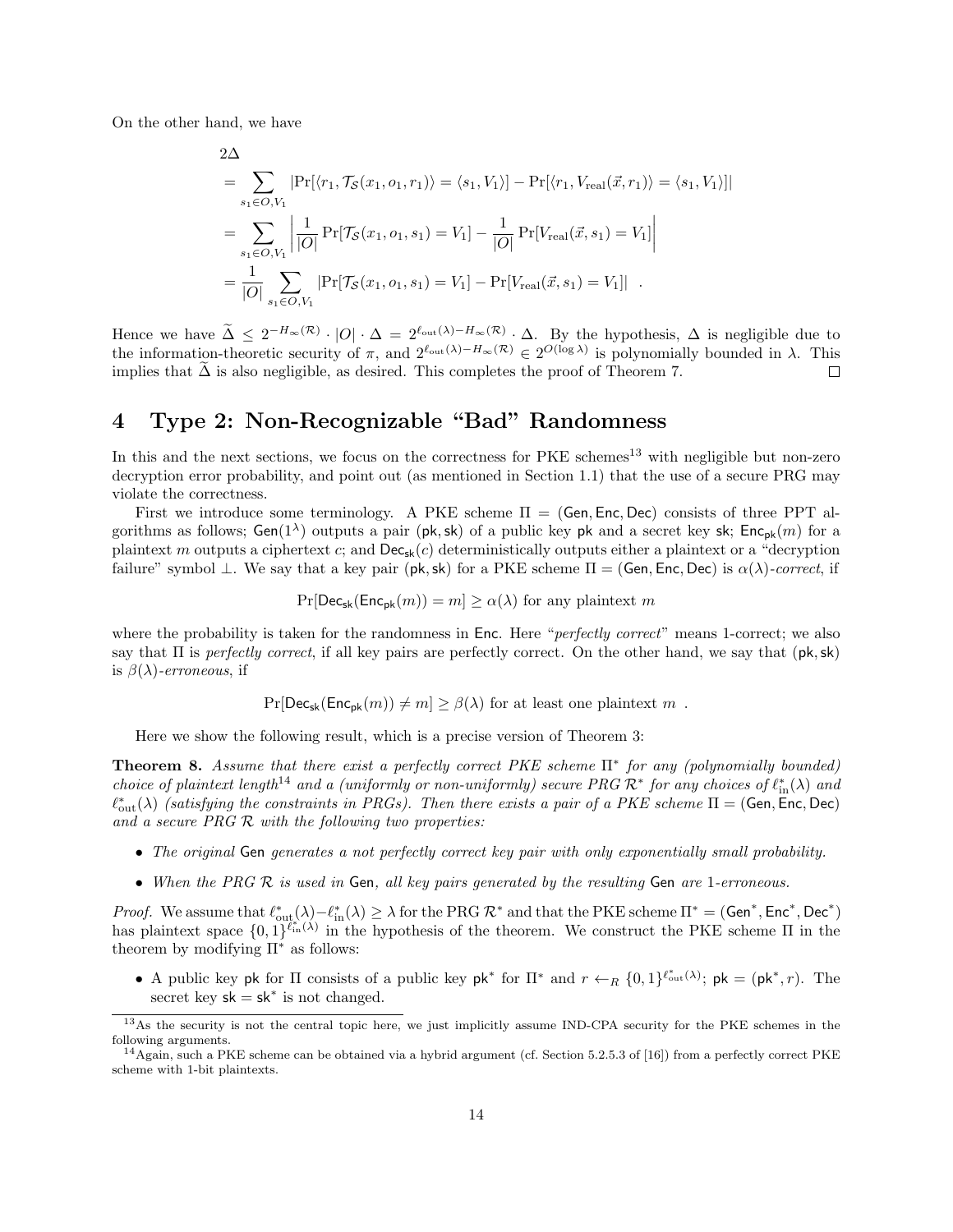• For a plaintext  $m \in \{0,1\}^{\ell_{\rm in}^*(\lambda)}$ , the encryption algorithm Enc first checks if  $\mathcal{R}^*(1^{\lambda}, m) = r$  or not. If  $\mathcal{R}^*(1^{\lambda}, m) \neq r$ , then encryption and decryption are performed in the same way as  $\Pi^*$ . If  $\mathcal{R}^*(1^{\lambda}, m) = r$ , then Enc outputs a broken ciphertext (say  $\perp$ ) which always yields decryption error.

As  $\ell_{\text{out}}^*(\lambda) - \ell_{\text{in}}^*(\lambda) \geq \lambda$ , the probability that the component r of pk is in the range of  $\mathcal{R}^*$  is at most  $2^{-\lambda}$ . As the behavior of  $\Pi$  coincides with  $\Pi^*$  whenever r is not in the range of  $\mathcal{R}^*$ , the requirement for correctness of Π is satisfied.

We define the PRG R in a way that, it ideally samples the internal randomness  $r_{gen}$  for Gen<sup>\*</sup> and samples  $r \in \{0,1\}^{\ell_{\text{out}}^*(\lambda)}$  by  $r \leftarrow \mathcal{R}^*(1^{\lambda},s)$  with  $s \leftarrow_R \{0,1\}^{\ell_{\text{in}}^*(\lambda)}$ ;  $(r_{\text{gen}},r) \leftarrow \mathcal{R}(1^{\lambda}, (r_{\text{gen}},s))$ .<sup>15</sup> Then the modified key generation algorithm chooses the components  $pk^*$  and r of pk by using the two output components of R, respectively. Note that the security of  $\mathcal{R}^*$  implies the security of R straightforwardly. Now for any public key  $pk = (pk^*, r)$  in  $\Pi$  generated by using  $R$  with seed  $(r_{gen}, s)$  as above, we have  $r = R^*(1^{\lambda}, s)$  by the construction, therefore decryption error will occur with probability 1 for plaintext  $m = s$ . Hence, now any key pair for Π is 1-erroneous, and the claim holds.  $\Box$ 

## 5 Type 3: Implicit Non-Uniform Distinguishers

In this section, we continue to focus on the correctness for PKE schemes with negligible errors, but here we deal with the randomness in the encryption algorithm instead of the key generation studied in the previous section. We point out the implicit relation to non-uniform security of PRGs, and show the following result which is a precise version of Theorem 4:

**Theorem 9.** Assume that there exist a perfectly correct PKE scheme  $\Pi^*$  for any (polynomially bounded) choice of plaintext length. Assume moreover that there exists a uniformly secure PRG  $\mathcal{R}^*$  that is not nonuniformly secure, for any choices of  $\ell_{\rm in}^*(\lambda)$  and  $\ell_{\rm out}^*(\lambda)$  (satisfying the constraints in PRGs). Then there exist a PKE scheme  $\Pi = (Gen, Enc, Dec)$  and a uniformly secure PRG R with the following two properties:

- All key pairs of  $\Pi$  are  $(1 \varepsilon(\lambda))$ -correct for an exponentially small  $\varepsilon(\lambda)$ .
- When the PRG R is used in Enc of  $\Pi$ , all key pairs are  $\beta(\lambda)$ -erroneous with respect to the resulting Enc for a non-negligible  $\beta(\lambda)$ .

We explain an outline of the proof. First, by the hypothesis on  $\mathcal{R}^*$ , there is a PPT non-uniform distinguisher  $\mathcal{D}^*$  for  $\mathcal{R}^*$  with non-negligible advantage. We assume that the PKE scheme  $\Pi^* = (\mathsf{Gen}^*, \mathsf{Enc}^*, \mathsf{Dec}^*)$ in the hypothesis has plaintext space involving the advice for  $\mathcal{D}^*$ . The PKE scheme  $\Pi$  has the same key generation and decryption algorithms as  $\Pi^*$ .

The encryption algorithm Enc for Π is defined by modifying  $Enc^*$  as follows. For the internal randomness, two blocks called Block  $k$  ( $k = 0, 1$ ) of polynomially many random bit sequences is added, each of which follows a probability distribution  $X_k$ . Originally,  $X_0$  and  $X_1$  are identical and uniform. Then, given a plaintext m, Enc first tries to distinguish the distributions  $X_0$  and  $X_1$  by using the polynomially many random samples provided in Blocks 0 and 1. Here Enc uses the distinguisher  $\mathcal{D}^*$  with advice m. If  $\mathcal{D}^*$ detects a significant bias between the two blocks then Enc outputs a broken ciphertext (say ⊥) that always yields decryption error; otherwise  $\textsf{Enc}$  encrypts m in the same way as  $\textsf{Enc}^*$ .

In the original Enc,  $X_0$  and  $X_1$  are identical, therefore (if the size of two blocks is sufficiently large)  $\mathcal{D}^*$ detects a significant bias with only exponentially small probability whatever the plaintext (the advice for  $\mathcal{D}^*$ ) is. This implies the first condition in the statement. On the other hand, we construct the PRG R in a way that R replaces the distribution  $X_0$  with the output distribution of  $\mathcal{R}^*$  while it keeps the distribution X<sub>1</sub> unchanged (the standard hybrid argument implies that R is uniformly secure as well as  $\mathcal{R}^*$ ). When the R is applied to Enc (denoted by Enc'),  $\mathcal{D}^*$  with the correct advice m can distinguish the output distribution  $X_0$  of  $\mathcal{R}^*$  from the uniform distribution  $X_1$ , therefore (if the size of two blocks is sufficiently large) the  $\mathcal{D}^*$ inside Enc' detects a significant bias with non-negligible probability. As this case yields decryption error,

<sup>&</sup>lt;sup>15</sup>The technical constraint for R that the seed length should be a strictly increasing function of  $\lambda$  can be ensured by adjusting the seed length of  $\mathcal{R}^*$ .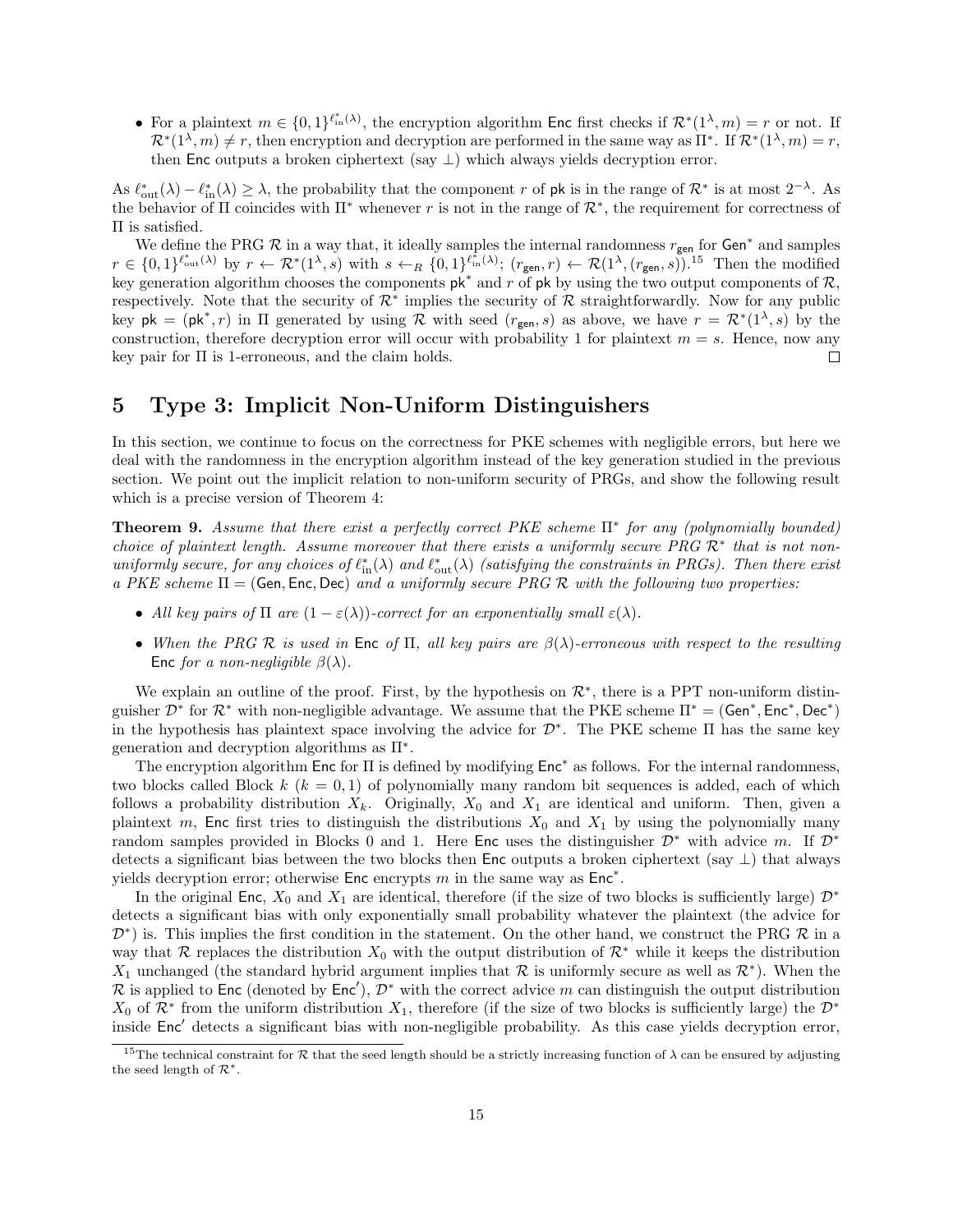Algorithm 8: Encryption algorithm Enc for our PKE scheme Π

**Input** :  $1^{\lambda}$  and plaintext  $m \in \{0, 1\}^{Q(\lambda)}$ (the internal randomness involves components  $r_{i,j} \in \{0,1\}^{\ell_{\text{out}}^*(\lambda)}$ with  $i \in \{0,1\}$  and  $1 \leq j \leq \rho(\lambda)$ , as well as the other components) **Output:** (possibly broken) ciphertext  $c$ 1 choose a prefix  $m^*$  of m uniformly at random 2 for  $i \leftarrow 0$  to 1 do  $3 \mid \mu_i \leftarrow 0$ 4 for  $j \leftarrow 1$  to  $\rho(\lambda)$  do 5 if  $\mathcal{D}^{*(m^*)}(1^{\lambda}, r_{i,j})$  (with fresh randomness) outputs 1 then 6 |  $\mu_i \leftarrow \mu_i + 1$ 7 | end 8 end 9 end 10 if  $|\mu_0 - \mu_1| \leq \theta(\lambda)$  then 11 | return  $c \leftarrow \text{Enc}^*(m)$ <sup>12</sup> else 13 return a broken ciphertext  $c$  (yielding decryption error) 14 end

the decryption error probability of  $Enc'$  for the plaintext m becomes non-negligible, implying the second condition in the statement. Hence the claim holds.

Now we move to a precise proof of the theorem.

Theorem 9. First, by the hypothesis on  $\mathcal{R}^*$ , there is a PPT non-uniform distinguisher  $\mathcal{D}^*$  for  $\mathcal{R}^*$  with nonnegligible advantage; that is, there are an integer  $k > 1$  and infinitely many  $\lambda$ 's for which the advantage is larger than  $\lambda^{-k}$ . We focus on those  $\lambda$ 's from now on. Let  $Q(\lambda)$  be a polynomial bound for the length of advice which the PPT  $\mathcal{D}^*$  can read. We assume that the PKE scheme  $\Pi^* = (\mathsf{Gen}^*, \mathsf{Enc}^*, \mathsf{Dec}^*)$  in the hypothesis has plaintext space  $\{0,1\}^{Q(\lambda)}$ . The PKE scheme II has the same key generation and decryption algorithms as  $\Pi^*$ .

The encryption algorithm Enc for  $\Pi$  is defined as in Algorithm 8, where we set  $\rho(\lambda) = 16\lambda^{2k+1}$  and  $\theta(\lambda) =$  $8\lambda^{k+1}$ . Roughly summarizing, the internal randomness for Enc involves (besides the other components) uniformly random  $\ell_{\text{out}}^*(\lambda)$ -bit sequences  $r_{i,j}$  with  $i \in \{0,1\}$  and  $1 \leq j \leq \rho(\lambda)$ . Before encrypting plaintext m, for each i, Enc runs  $\mathcal{D}^*$  (with randomly fixed prefix  $m^*$  of m as advice)  $\rho(\lambda)$  times independently for inputs  $r_{i,1}, \ldots, r_{i,\rho(\lambda)}$  and counts the number  $\mu_i$  of output bits being 1. If the numbers  $\mu_0$  and  $\mu_1$  differ at most  $\theta(\lambda)$ , then Enc encrypts m in the same way as  $\Pi^*$ . Otherwise, Enc outputs a broken ciphertext (say ⊥) that always yields decryption error.

Intuitively, when the  $r_{i,j}$ 's are ideally random, all the corresponding output distributions of  $\mathcal{D}^*$  are identical, therefore the difference of the numbers of 1's in " $i = 0$  part" and " $i = 1$  part" will be small with high probability, implying the required correctness for Π. Precisely, the opposite condition  $|\mu_0 - \mu_1| > \theta(\lambda)$ implies that  $|\mu_i - \rho(\lambda) \cdot p_1| > \theta(\lambda)/2$  for at least one  $i \in \{0,1\}$ , where  $p_1$  denotes the probability that  $\mathcal{D}^*$ outputs 1 for a uniformly random input from  $\{0,1\}^{\ell_{\text{out}}^*(\lambda)}$ . By Hoeffding's Inequality (Lemma 2 below) with  $n = \rho(\lambda) = 16\lambda^{2k+1}$  and  $nt = \theta(\lambda)/2 = 4\lambda^{k+1}$  (hence  $nt^2 = (nt)^2/n = \lambda$ ), the latter condition holds with probability at most  $2 \cdot 2 \exp(-2nt^2) = 4e^{-2\lambda}$ . Hence the behavior of  $\Pi$  deviates from the correct  $\Pi^*$  with exponentially small probability, as desired.

**Lemma 2** (Hoeffding's Inequality [19]). Let  $X_1, \ldots, X_n$  be independent random variables, each taking the value 1 with probability p and the value 0 with probability  $1-p$  for a common p. Then for any  $t > 0$ , we have

$$
\Pr\left[\left|\frac{X_1 + \dots + X_n}{n} - p\right| \ge t\right] \le 2\exp\left(-2nt^2\right)
$$

.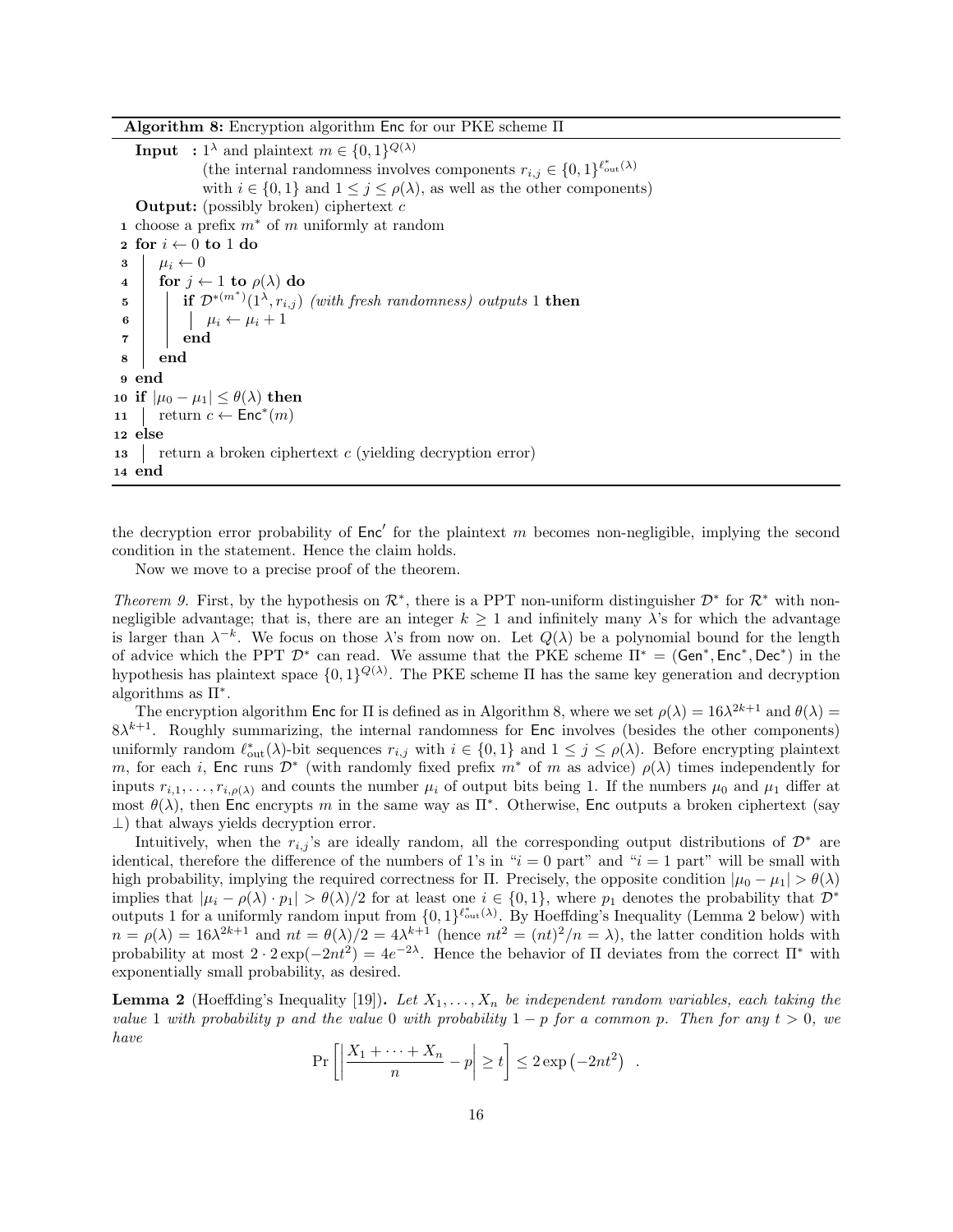On the other hand, the seed for our PRG  $R$  is the same as the internal randomness for Enc except that the components  $r_{0,1}, \ldots, r_{0,\rho(\lambda)}$  are replaced with independent and uniformly random  $s_1, \ldots, s_{\rho(\lambda)} \in \{0,1\}^{\ell_{\text{in}}^*(\lambda)}$ . When R generates the internal randomness for Enc, each  $r_{0,j}$  is chosen by  $r_{0,j} \leftarrow \mathcal{R}^*(1^\lambda, s_j)$ , while the other components, including the  $r_{1,j}$ 's, are ideally sampled. By a standard hybrid argument, the uniform security of  $\mathcal{R}^*$  implies the uniform security of  $\mathcal{R}$ . (We note that, the technical constraint for the seed length to be a strictly increasing function of  $\lambda$  can be ensured by adding some dummy components to the seed.) Intuitively, as  $\mathcal{D}^*$  can distinguish the PRG  $\mathcal{R}^*$  from ideal randomness, now the difference of the numbers of 1's in the pseudorandom " $i = 0$  part" and the ideally random " $i = 1$  part" will be large with high probability, which yields a broken ciphertext with high probability as well.

To make the argument precise, let  $m^*$  be a prefix of some plaintext m that is the correct advice for  $\mathcal{D}^*$  to distinguish  $\mathcal{R}^*$ . Let  $p_0$  denotes the probability that  $\mathcal{D}^*$  outputs 0 for an input  $\mathcal{R}^*(1^{\lambda},s)$  with  $s \leftarrow_R$  $\{0,1\}^{\ell_{\rm in}^*(\lambda)}$ , while  $p_1$  is the same as above. Then the hypothesis on  $\mathcal{D}^*$  implies that  $|p_0-p_1| > \lambda^{-k}$  and hence  $|\rho(\lambda) \cdot p_0 - \rho(\lambda) \cdot p_1| > \rho(\lambda) \lambda^{-k} = 2\theta(\lambda)$  for this choice of  $m^*$ . Now the opposite condition  $|\mu_0 - \mu_1| \leq \theta(\lambda)$ implies that  $|\mu_i - \rho(\lambda) \cdot p_i| > \theta(\lambda)/2$  for at least one  $i \in \{0,1\}$ . Hoeffding's Inequality with the same parameters n, t as above also implies that the latter condition holds with probability at most  $4e^{-2\lambda}$ . By taking into account the choice of  $m^*$  among the  $Q(\lambda) + 1$  candidates, it follows that decryption error occurs for the m with probability at least

$$
\beta(\lambda) = \frac{1 - 4e^{-2\lambda}}{Q(\lambda) + 1} .
$$

We moreover set  $\beta(\lambda) = 0$  for the remaining  $\lambda$ 's not focused in the argument above; the resulting  $\beta(\lambda)$  is still a non-negligible function. Hence all key pairs are  $\beta(\lambda)$ -erroneous when the PRG  $\mathcal R$  is applied, as desired. This completes the proof of Theorem 9.  $\Box$ 

From now, given an individual correct PKE scheme  $\Pi = (Gen, Enc, Dec)$ , we provide a possible strategy to generically convert (depending on the  $\Pi$ ) a uniformly secure PRG R into a uniformly secure PRG  $\overline{\mathcal{R}}$  that preserves the correctness when applied to generate the randomness for Enc.

We introduce some notations. Let  $(\mathsf{pk}, \mathsf{sk})$  be a key pair for  $\Pi$  with security parameter  $\lambda$ , let m be a plaintext, and let  $r \in \{0,1\}^{L(\lambda)}$  where  $L(\lambda)$  is the length of randomness for Enc. We define a function  $\mathcal{F}_{\lambda,\mathsf{pk},\mathsf{sk},m,r}$ :  $\{0,1\}^{L(\lambda)} \to \{0,1\}$  by

$$
\mathcal{F}_{\lambda, \mathrm{pk}, \mathrm{sk}, m, r}(r^{\dagger}) = \begin{cases} 0 & \text{if } \mathsf{Dec}_{\mathsf{sk}}(\mathsf{Enc}_{\mathsf{pk}}(m; r \oplus r^{\dagger})) = m \\ 1 & \text{if } \mathsf{Dec}_{\mathsf{sk}}(\mathsf{Enc}_{\mathsf{pk}}(m; r \oplus r^{\dagger})) \neq m \end{cases}.
$$

We say that a PRG  $\mathcal{R}^{\dagger}$  with output length  $\ell_{\text{out}}^{\dagger}(\lambda) = L(\lambda) \eta(\lambda)$ -fools the function family F, if for any  $\mathsf{ind} = (\lambda, \mathsf{pk}, \mathsf{sk}, m, r)$  as above, we have

$$
\left|\Pr\left[\mathcal{F}_{\mathsf{ind}}(\mathcal{R}^{\dagger}(1^{\lambda},U[\{0,1\}^{\ell_{\mathsf{in}}^{\dagger}(\lambda)}]))=1\right]-\Pr\left[\mathcal{F}_{\mathsf{ind}}(U[\{0,1\}^{L(\lambda)}])=1\right]\right|\leq \eta(\lambda) .
$$

Then we define the PRG<sup>16</sup>  $\bar{\mathcal{R}}$  with seed  $\bar{s} = (s, s^{\dagger}) \in \{0, 1\}^{\ell_{\text{in}}(\lambda)} \times \{0, 1\}^{\ell_{\text{in}}^{\dagger}(\lambda)}$  by

$$
\overline{\mathcal{R}}(1^{\lambda},\overline{s})=\mathcal{R}(1^{\lambda},s)\oplus \mathcal{R}^{\dagger}(1^{\lambda},s^{\dagger}).
$$

Such an XOR-ing construction of a PRG combining two PRGs of different types has been studied in the literature in some different contexts; for example, this is similar to the "dual-mode PRG" in [25]. Now if  $\mathcal{R}^{\dagger}$ is PPT, then the security  $\mathcal{R}(1^{\lambda}, U[\{0,1\}^{\ell_{\text{in}}(\lambda)}]) \stackrel{\text{u.c}}{\approx} U[\{0,1\}^{L(\lambda)}]$  of  $\mathcal{R}$  implies that

$$
\overline{\mathcal{R}}(1^{\lambda},U[\{0,1\}^{\overline{\ell}_{\text{in}}(\lambda)}]) \stackrel{\text{u.c}}{\approx} U[\{0,1\}^{L(\lambda)}] \oplus \mathcal{R}^{\dagger}(1^{\lambda},U[\{0,1\}^{\ell^{\dagger}_{\text{in}}(\lambda)}]) = U[\{0,1\}^{L(\lambda)}],
$$

i.e.,  $\overline{R}$  is uniformly secure. Moreover, we have the following result.

<sup>16</sup>We assume that the PRG  $\overline{\mathcal{R}}$  satisfies the constraint  $\overline{\ell}_{in}(\lambda) = \ell_{in}(\lambda) + \ell_{in}^{\dagger}(\lambda) < \overline{\ell}_{out}(\lambda) = L(\lambda)$  for input/output lengths.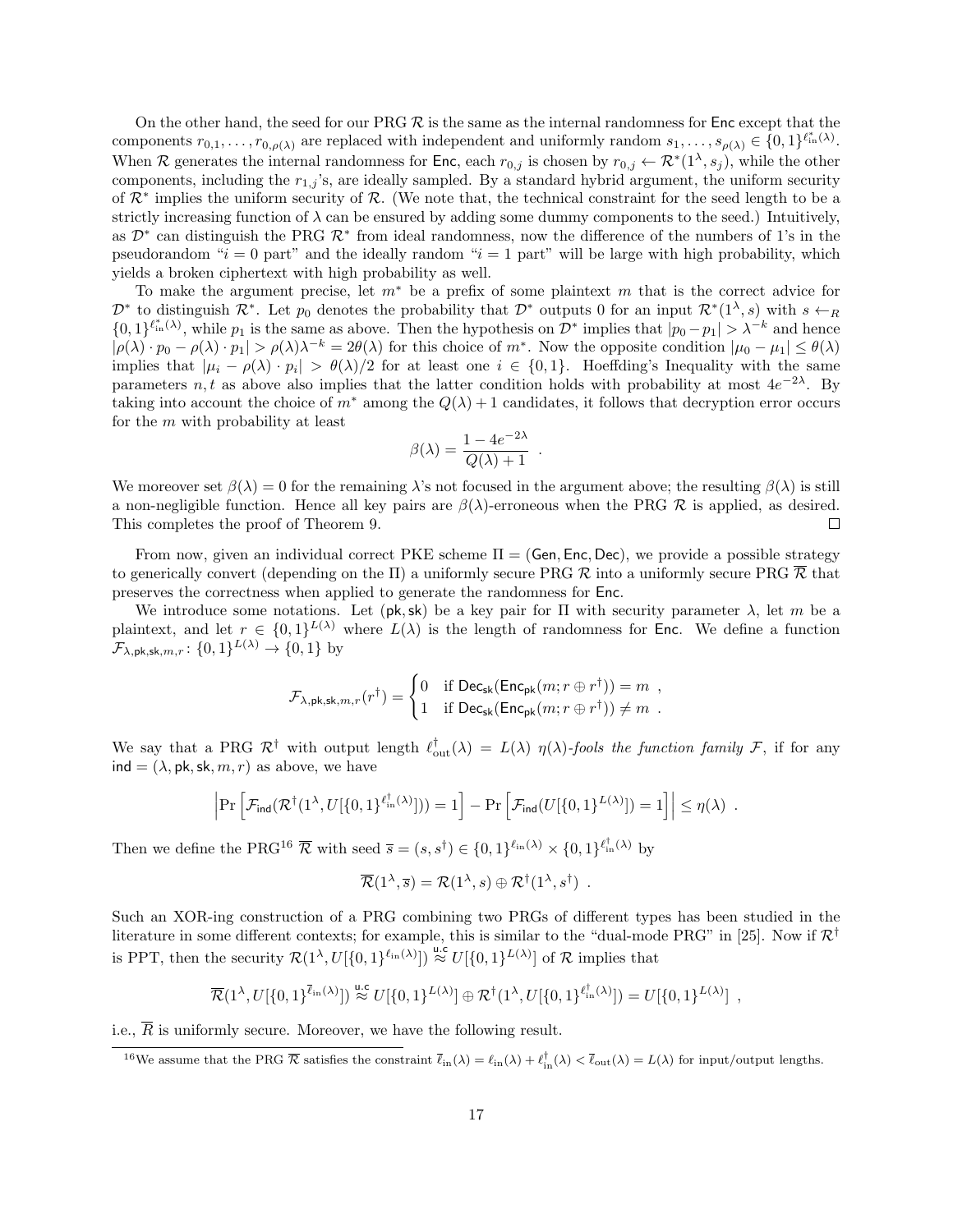**Theorem 10.** Suppose that the PRG  $\mathcal{R}^{\dagger}$   $n(\lambda)$ -fools the function family F (see above for the terminology) and a key pair (pk, sk) of  $\Pi$  with security parameter  $\lambda$  is  $\alpha(\lambda)$ -correct. Then, when the randomness for Enc is generated by the PRG R, the key pair (pk, sk) becomes  $(\alpha(\lambda) - \eta(\lambda))$ -correct.

*Proof.* Let  $m$  be any plaintext. We have to evaluate the probability

$$
\varepsilon = \Pr[\text{Dec}_{\textbf{sk}}(\text{Enc}_{\textbf{pk}}(m; \overline{\mathcal{R}}(1^{\lambda}, U[\{0, 1\}^{\ell_{\text{in}}(\lambda)}]))) \neq m]
$$
  
\n
$$
= \sum_{s} 2^{-\ell_{\text{in}}(\lambda)} \Pr[\text{Dec}_{\textbf{sk}}(\text{Enc}_{\textbf{pk}}(m; \mathcal{R}(1^{\lambda}, s) \oplus \mathcal{R}^{\dagger}(1^{\lambda}, U[\{0, 1\}^{\ell_{\text{in}}^{\dagger}(\lambda)}]))) \neq m]
$$
  
\n
$$
= \sum_{s} 2^{-\ell_{\text{in}}(\lambda)} \Pr[\mathcal{F}_{\mathcal{R}(1^{\lambda}, s)}(\mathcal{R}^{\dagger}(1^{\lambda}, U[\{0, 1\}^{\ell_{\text{in}}^{\dagger}(\lambda)}])) = 1]
$$

where s runs over  $\{0,1\}^{\ell_{\text{in}}(\lambda)}$  and we write  $\mathcal{F}_r = \mathcal{F}_{\lambda,\text{pk},\text{sk},m,r}$ . Now, as  $\mathcal{R}^{\dagger} \eta(\lambda)$ -fools the function family  $\mathcal F$ by the hypothesis, we have

$$
\varepsilon \leq 2^{-\ell_{\text{in}}(\lambda)} \sum_{s} \left( \Pr[\mathcal{F}_{\mathcal{R}(1^{\lambda},s)}(U[\{0,1\}^{L(\lambda)}]) = 1] + \eta(\lambda) \right)
$$
  
=  $\eta(\lambda) + 2^{-\ell_{\text{in}}(\lambda)} \sum_{s} \Pr[\text{Dec}_{\text{sk}}(\text{Enc}_{\text{pk}}(m; \mathcal{R}(1^{\lambda},s) \oplus U[\{0,1\}^{L(\lambda)}])) \neq m] .$ 

As each  $\mathcal{R}(1^{\lambda}, s) \oplus U[\{0,1\}^{L(\lambda)}]$  is identical to  $U[\{0,1\}^{L(\lambda)}]$ , it follows that

$$
\varepsilon \leq \eta(\lambda) + \Pr[\mathsf{Dec}_{\mathsf{sk}}(\mathsf{Enc}_{\mathsf{pk}}(m)) \neq m] \leq \eta(\lambda) + (1 - \alpha(\lambda)) = 1 - (\alpha(\lambda) - \eta(\lambda))
$$

by the hypothesis on (pk,sk). This implies the claim.

Theorem 10 reduces our task to develop a "special-purpose" PRG  $\mathcal{R}^{\dagger}$  that fools the *explicitly restricted* function family  $\mathcal F$ . The complexity of each function in the family is almost the sum of complexity of Enc. Dec, and the given PRG R, which will be fairly small when the PKE scheme  $\Pi$  and the PRG R are efficient. Developing a PRG fooling this function family might be a relatively easier task than developing a non-uniformly secure PRG, the latter having to fool any non-uniform distinguisher with arbitrarily large (polynomially bounded) *complexity*. To develop such a special-purpose PRG  $\mathcal{R}^{\dagger}$ , some techniques in the area of derandomization such as those in [24, 27] would be useful.

# A A "Natural" Variant of Algorithm 1

Here we give a "natural" variant of 2PC protocol  $\pi_1$  defined in Section 3.2 (Algorithm 1) where the inputs for two parties are not correlated and the parties have outputs in the protocol. The modified protocol is given in Algorithm 9. Here  $\mathcal{F}_{\text{EQ}}$  denotes an ideal functionality for two-party equality test, where the common output  $\beta = 1$  (respectively,  $\beta = 0$ ) means that the two inputs are equal (respectively, not equal).

In the part of the protocol before executing  $\pi_1$ , the two parties check if their inputs satisfy the required conditions in the original protocol  $\pi_1$ . More precisely, first, the input  $(p, q)$  for  $\mathcal{P}_2$  in  $\pi_1$  should satisfy that  $p < q$ , p and q are primes, and  $p \equiv q \equiv 3 \pmod{4}$ . In the protocol here,  $\mathcal{P}_2$  first checks if these conditions hold, and if it fails then the protocol halts at this step. Secondly, assuming the conditions for  $\mathcal{P}_2$ 's input, the input N for  $\mathcal{P}_1$  should satisfy that  $N = pq$ . This condition is checked by using  $\mathcal{F}_{\textsf{EQ}}$ , and if it fails then the protocol halts at this step. Once these conditions have been verified, the parties can execute the protocol  $\pi_1$  with the correct input pair. By focusing on the input pairs satisfying the conditions in  $\pi_1$ , the protocol here inherits from  $\pi_1$  the property that the security will be lost by applying a certain secure PRG to the randomness for  $\mathcal{P}_1$ .

For the security against  $\mathcal{P}_1$ , if the output is  $\iota = 2$ , then  $\mathcal{P}_1$  receives no message and hence the security holds trivially. If  $\iota = 1$ , then  $\mathcal{P}_1$  just participates in the execution of  $\mathcal{F}_{\text{EQ}}$  and obtains the output  $\beta = 0$ , therefore the security follows from the security of  $\mathcal{F}_{\text{EQ}}$ . Finally, if  $\iota = 0$ , then  $\mathcal{P}_1$  participates in the execution

 $\Box$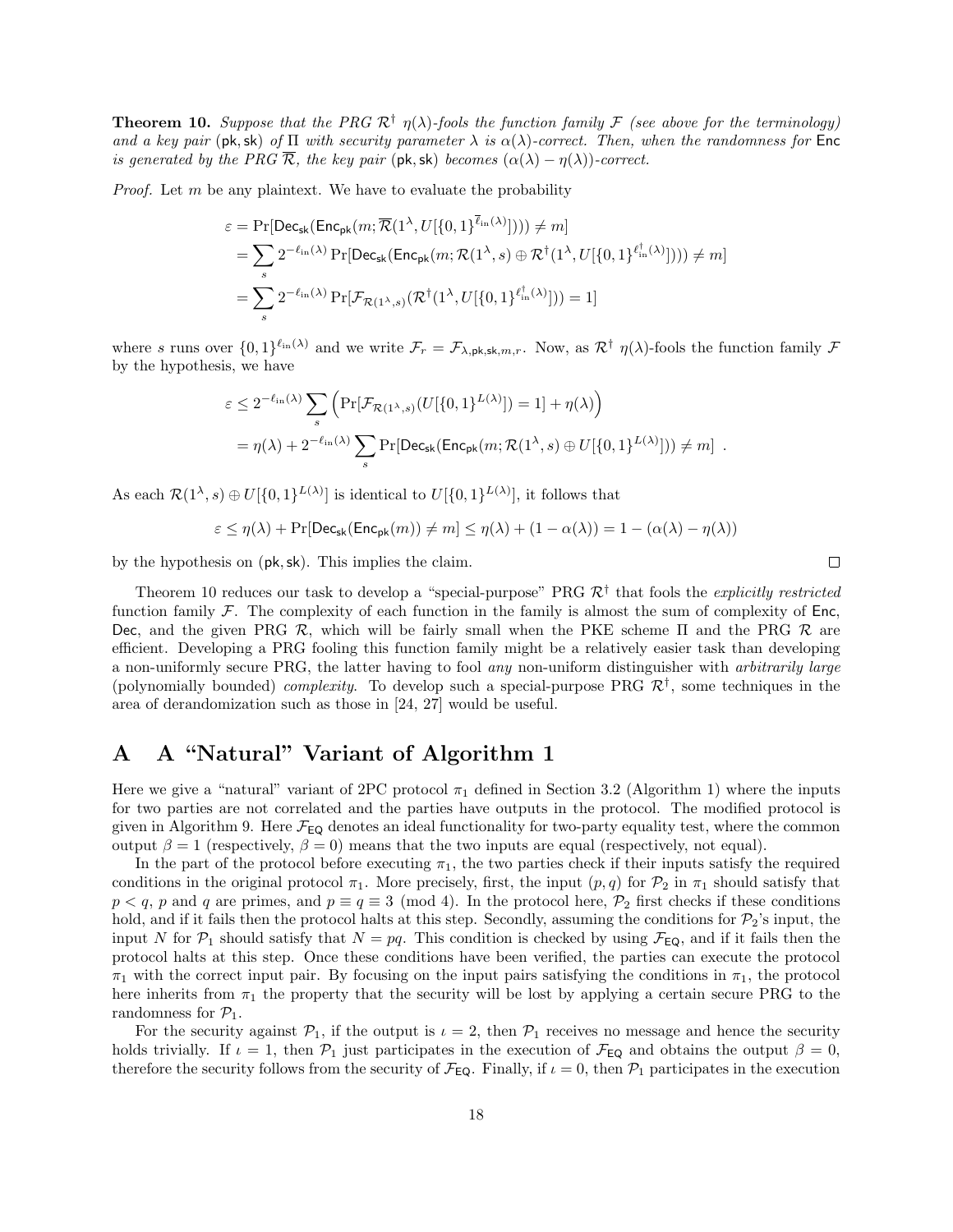| <b>Algorithm 9:</b> A variant of protocol $\pi_1$ |  |  |
|---------------------------------------------------|--|--|
|---------------------------------------------------|--|--|

**Input** :  $(\mathcal{P}_1)$  a non-negative integer  $N < 2^{2\lambda}$  $(\mathcal{P}_2)$   $\lambda$ -bit integers  $p, q$ **Output:** (common to  $\mathcal{P}_1$  and  $\mathcal{P}_2$ ) an integer  $\iota \in \{0, 1, 2\}$ 1 (By  $P_2$ ) if  $p \ge q$ , or p or q is not a prime  $\equiv 3 \pmod{4}$  then 2 halt the protocol, where both parties output  $\iota = 2$ 3 end 4 (By  $\mathcal{P}_1$  and  $\mathcal{P}_2$ ) execute  $\mathcal{F}_{\text{EQ}}(N, pq)$  and obtain common output  $\beta$ 5 if  $\beta = 0$  then 6 halt the protocol, where both parties output  $\iota = 1$ 7 end 8 (By  $\mathcal{P}_1$  and  $\mathcal{P}_2$ ) execute the protocol  $\pi_1$  with inputs N and  $(p, q)$ **9** halt the protocol, where both parties output  $\iota = 0$ 

Algorithm 10: Implementation of the functionality  $\mathcal{F}_{EQ}$ 

8 end

**Input** :  $(\mathcal{P}_i \ (i = 1, 2))$  a non-negative integer  $x_i < 2^{2\lambda}$ **Output:** (common to  $\mathcal{P}_1$  and  $\mathcal{P}_2$ ) a bit  $\beta$ 1 (By  $P_1$ ) generate a key pair (pk, sk) for the lifted-ElGamal cryptosystem (Gen, Enc, Dec) with plaintext space  $\mathbb{F}_P$  of prime order  $P > 2^{2\lambda + 1}$ 2 (By  $\mathcal{P}_1$ ) send pk and Enc( $-x_1$ ) to  $\mathcal{P}_2$ 3 (By  $\mathcal{P}_2$ ) generate  $r \Box (\text{Enc}(x_2) \boxplus \text{Enc}(-x_1)) \boxplus \text{Enc}(0) = \text{Enc}(r(x_2 - x_1))$  for  $r \leftarrow_R (\mathbb{F}_P)^{\times}$ , and send  $c \leftarrow \mathsf{Enc}(r(x_2 - x_1))$  to  $\mathcal{P}_1$ 4 (By  $\mathcal{P}_1$ ) if c is a ciphertext of plaintext 0 then 5 halt the protocol, where both parties output  $\beta = 1$ 6 else 7 halt the protocol, where both parties output  $\beta = 0$ 

of  $\mathcal{F}_{\text{EQ}}$  with output being always  $\beta = 1$  and also participates in  $\pi_1$ , therefore the security also follows from the security of  $\mathcal{F}_{\text{EQ}}$  and  $\pi_1$ .

For the sake of completeness, we describe in Algorithm 10 a well-known implementation of  $\mathcal{F}_{\text{EQ}}$  using the lifted-ElGamal cryptosystem. Here  $\boxplus$  and  $\Box$  denote the homomorphic addition and homomorphic scalar multiplication, respectively. We analyze the behavior of the protocol as follows:

- If  $x_1 = x_2$ , then the ciphertext c in the protocol is a random ciphertext of plaintext  $r(x_2-r_1) = 0$  (note that the randomness in c has also been perfectly rerandomized, as a random ciphertext  $Enc(0)$  was homomorphically added). Hence the protocol outputs the correct value  $\beta = 1$ , and now the message received by  $\mathcal{P}_1$  is a random ciphertext  $Enc(0)$  as mentioned above, which can be perfectly simulated.
- If  $x_1 \neq x_2$ , then  $x_2 x_1 \in (\mathbb{F}_P)^{\times}$  by the property  $P > 2^{2\lambda+1}$ , while  $r \leftarrow_R (\mathbb{F}_P)^{\times}$ . Therefore the plaintext  $r(x_2 - x_1)$  for c is also uniformly random over  $(\mathbb{F}_P)^{\times}$  and hence the protocol outputs the correct value  $\beta = 0$  (note that, though  $r(x_2 - x_1)$  can be large and the lifted-ElGamal cryptosystem enables to efficiently decrypt small plaintexts only, the protocol just checks if the ciphertext c has plaintext 0 or not, which is still efficiently checkable). Moreover, in this case, the received message c is a random ciphertext for a uniformly random non-zero plaintext, which can be perfectly simulated.

Hence the correctness and the security (against  $\mathcal{P}_1$ ) of the implemented  $\mathcal{F}_{\text{EQ}}$  have been verified. In particular, the security against  $\mathcal{P}_1$  is information-theoretic. Therefore, as well as the original protocol  $\pi_1$ , the variant of  $\pi_1$  given here also has information-theoretic security against  $\mathcal{P}_1$ , as desired.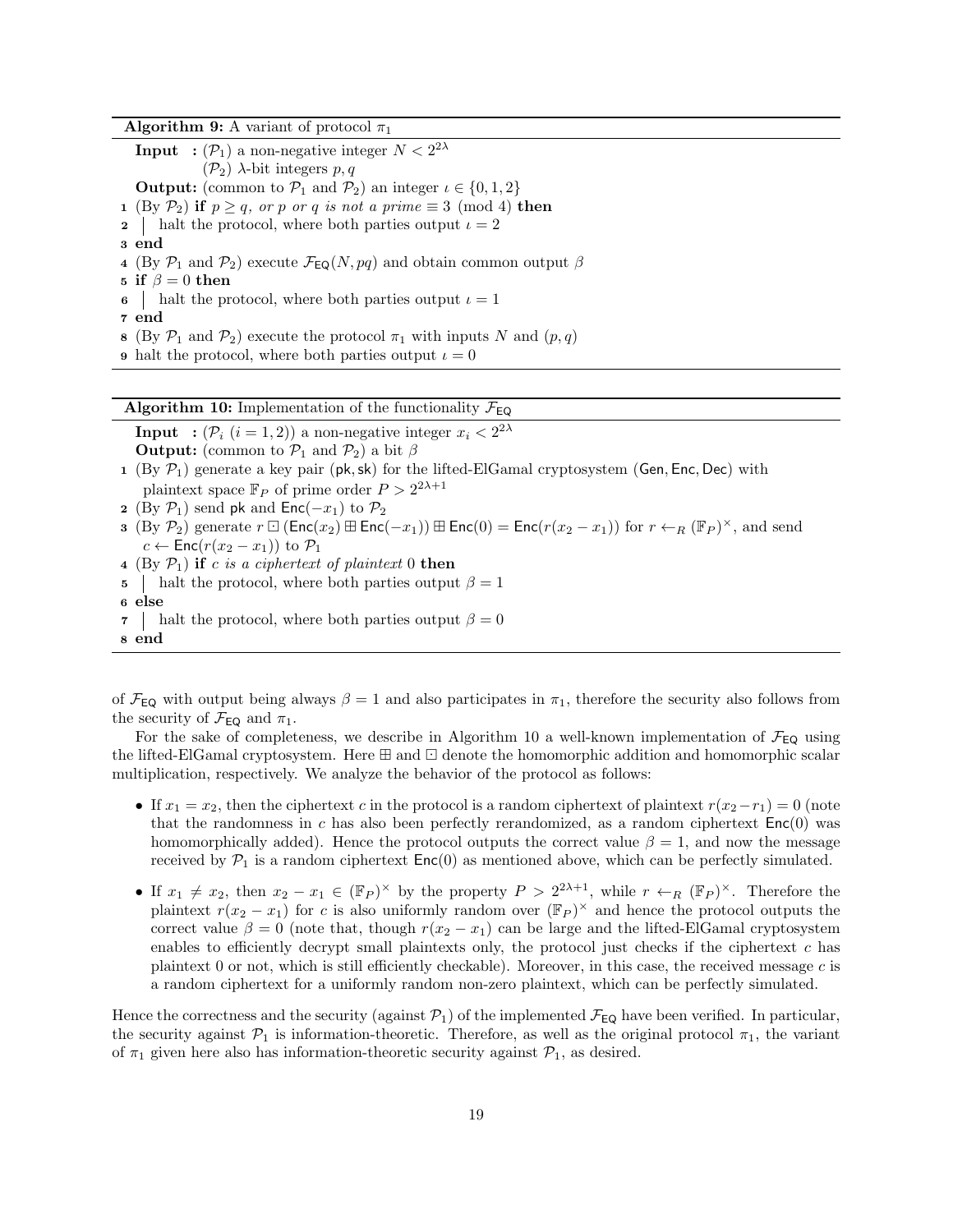#### Acknowledgements.

The author thanks all the members of a study group "Shin-Akarui-Angou-Benkyoukai", in particular Shota Yamada, Tadanori Teruya, Kazumasa Shinagawa, Takashi Yamakawa, Takahiro Matsuda, Yusuke Sakai, Keita Emura, and Goichiro Hanaoka, for fruitful discussions. This work was supported by JST PRESTO Grant Number JPMJPR14E8, by JST CREST Grant Number JPMJCR14D6, and by JST CREST Grant Number JPMJCR19F6.

### References

- [1] Gilad Asharov, Yehuda Lindell, Thomas Schneider, and Michael Zohner. More efficient oblivious transfer and extensions for faster secure computation. In 2013 ACM SIGSAC Conference on Computer and Communications Security, CCS'13, Berlin, Germany, November 4-8, 2013, pages 535–548, 2013.
- [2] Gilad Asharov, Yehuda Lindell, Thomas Schneider, and Michael Zohner. More efficient oblivious transfer and extensions for faster secure computation. IACR Cryptology ePrint Archive, 2013:552, 2013.
- [3] Boaz Barak, Yevgeniy Dodis, Hugo Krawczyk, Olivier Pereira, Krzysztof Pietrzak, François-Xavier Standaert, and Yu Yu. Leftover hash lemma, revisited. In Advances in Cryptology - CRYPTO 2011 - 31st Annual Cryptology Conference, Santa Barbara, CA, USA, August 14-18, 2011. Proceedings, pages 1–20, 2011.
- [4] Daniel J. Bernstein and Tanja Lange. Non-uniform cracks in the concrete: The power of free precomputation. In Advances in Cryptology - ASIACRYPT 2013 - 19th International Conference on the Theory and Application of Cryptology and Information Security, Bengaluru, India, December 1-5, 2013, Proceedings, Part II, pages 321–340, 2013.
- [5] Nir Bitansky and Vinod Vaikuntanathan. A note on perfect correctness by derandomization. In Advances in Cryptology - EUROCRYPT 2017 - 36th Annual International Conference on the Theory and Applications of Cryptographic Techniques, Paris, France, April 30 - May 4, 2017, Proceedings, Part II, pages 592–606, 2017.
- [6] Ran Canetti, Oded Goldreich, and Shai Halevi. The random oracle methodology, revisited. J. ACM, 51(4):557–594, 2004.
- [7] Anindya De, Luca Trevisan, and Madhur Tulsiani. Time space tradeoffs for attacks against one-way functions and prgs. In Advances in Cryptology - CRYPTO 2010, 30th Annual Cryptology Conference, Santa Barbara, CA, USA, August 15-19, 2010. Proceedings, pages 649–665, 2010.
- [8] Jean Paul Degabriele, Kenneth G. Paterson, Jacob C. N. Schuldt, and Joanne Woodage. Backdoors in pseudorandom number generators: Possibility and impossibility results. In Advances in Cryptology - CRYPTO 2016 - 36th Annual International Cryptology Conference, Santa Barbara, CA, USA, August 14-18, 2016, Proceedings, Part I, pages 403–432, 2016.
- [9] Yevgeniy Dodis, Chaya Ganesh, Alexander Golovnev, Ari Juels, and Thomas Ristenpart. A formal treatment of backdoored pseudorandom generators. In Advances in Cryptology - EUROCRYPT 2015 - 34th Annual International Conference on the Theory and Applications of Cryptographic Techniques, Sofia, Bulgaria, April 26-30, 2015, Proceedings, Part I, pages 101–126, 2015.
- [10] Yevgeniy Dodis, Shien Jin Ong, Manoj Prabhakaran, and Amit Sahai. On the (im)possibility of cryptography with imperfect randomness. In 45th Symposium on Foundations of Computer Science (FOCS 2004), 17-19 October 2004, Rome, Italy, Proceedings, pages 196–205, 2004.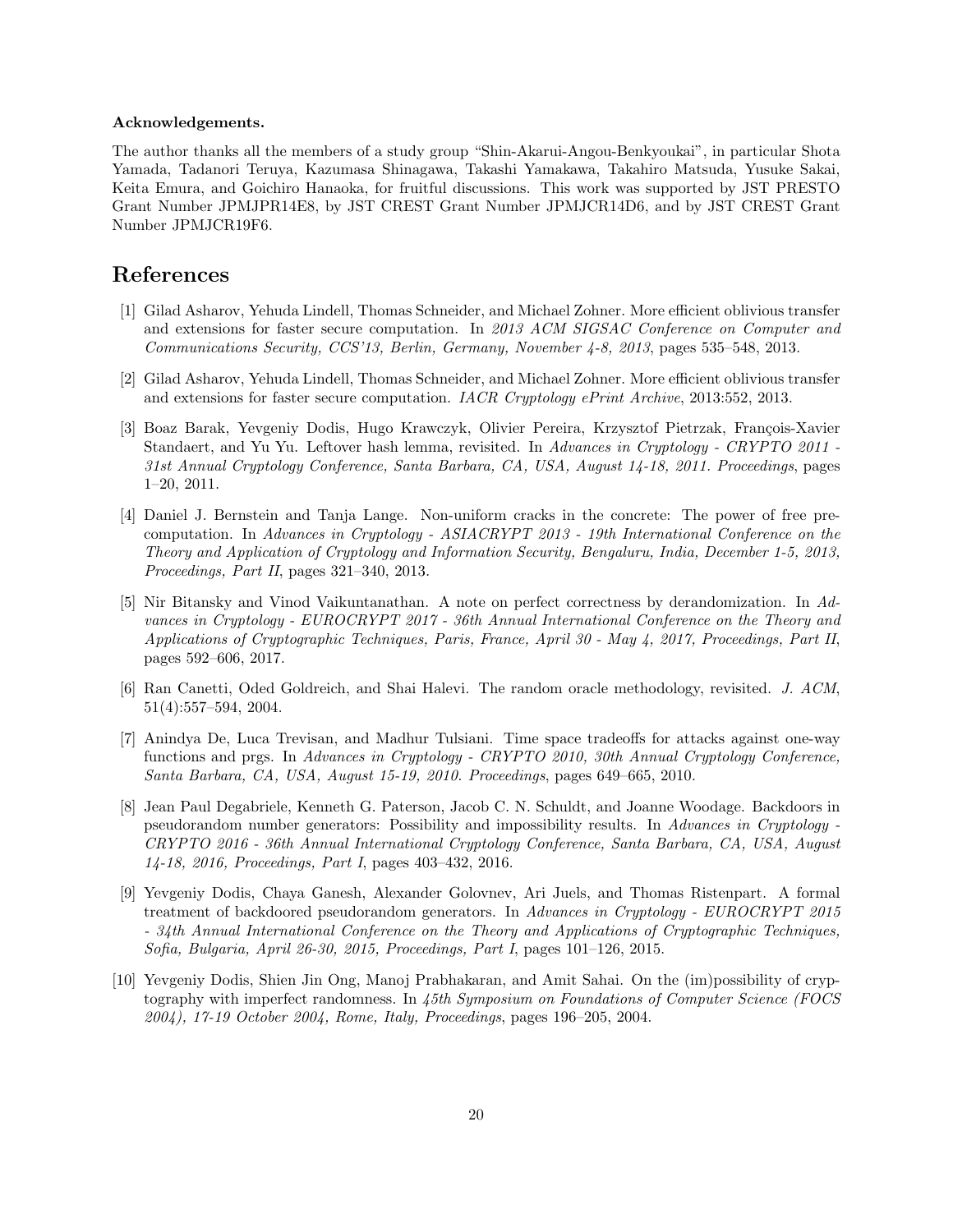- [11] Yevgeniy Dodis, David Pointcheval, Sylvain Ruhault, Damien Vergnaud, and Daniel Wichs. Security analysis of pseudo-random number generators with input: /dev/random is not robust. In 2013 ACM SIGSAC Conference on Computer and Communications Security, CCS'13, Berlin, Germany, November 4-8, 2013, pages 647–658, 2013.
- [12] Yevgeniy Dodis and Yanqing Yao. Privacy with imperfect randomness. In Advances in Cryptology CRYPTO 2015 - 35th Annual Cryptology Conference, Santa Barbara, CA, USA, August 16-20, 2015, Proceedings, Part II, pages 463–482, 2015.
- [13] Cynthia Dwork, Moni Naor, and Omer Reingold. Immunizing encryption schemes from decryption errors. In Advances in Cryptology - EUROCRYPT 2004, International Conference on the Theory and Applications of Cryptographic Techniques, Interlaken, Switzerland, May 2-6, 2004, Proceedings, pages 342–360, 2004.
- [14] Oded Goldreich. A uniform-complexity treatment of encryption and zero-knowledge. J. Cryptol.,  $6(1):21-53, 1993.$
- [15] Oded Goldreich. The Foundations of Cryptography Volume 1, Basic Techniques. Cambridge University Press, 2001.
- [16] Oded Goldreich. The Foundations of Cryptography Volume 2, Basic Applications. Cambridge University Press, 2004.
- [17] Carmit Hazay and Hila Zarosim. The feasibility of outsourced database search in the plain model. In Security and Cryptography for Networks - 10th International Conference, SCN 2016, Amalfi, Italy, August 31 - September 2, 2016, Proceedings, pages 313–332, 2016.
- [18] Shoichi Hirose. Secure block ciphers are not sufficient for one-way hash functions in the preneel-govaertsvandewalle model. In Selected Areas in Cryptography, 9th Annual International Workshop, SAC 2002, St. John's, Newfoundland, Canada, August 15-16, 2002. Revised Papers, pages 339–352, 2002.
- [19] Wassily Hoeffding. Probability inequalities for sums of bounded random variables. Journal of the American Statistical Association, 58(301):13–30, 1963.
- [20] Thomas Holenstein and Renato Renner. One-way secret-key agreement and applications to circuit polarization and immunization of public-key encryption. In Advances in Cryptology - CRYPTO 2005: 25th Annual International Cryptology Conference, Santa Barbara, California, USA, August 14-18, 2005, Proceedings, pages 478–493, 2005.
- [21] Nick Howgrave-Graham, Phong Q. Nguyen, David Pointcheval, John Proos, Joseph H. Silverman, Ari Singer, and William Whyte. The impact of decryption failures on the security of NTRU encryption. In Advances in Cryptology - CRYPTO 2003, 23rd Annual International Cryptology Conference, Santa Barbara, California, USA, August 17-21, 2003, Proceedings, pages 226–246, 2003.
- [22] Pavel Hub'avcek and Daniel Wichs. On the communication complexity of secure function evaluation with long output. In Proceedings of the 2015 Conference on Innovations in Theoretical Computer Science, ITCS 2015, Rehovot, Israel, January 11-13, 2015, pages 163–172, 2015.
- [23] Huijia Lin and Stefano Tessaro. Amplification of chosen-ciphertext security. In Advances in Cryptology - EUROCRYPT 2013, 32nd Annual International Conference on the Theory and Applications of Cryptographic Techniques, Athens, Greece, May 26-30, 2013. Proceedings, pages 503–519, 2013.
- [24] Noam Nisan and Avi Wigderson. Hardness vs randomness. J. Comput. Syst. Sci., 49(2):149–167, 1994.
- [25] Koji Nuida. How to use pseudorandom generators in unconditional security settings. In Provable Security - 8th International Conference, ProvSec 2014, Hong Kong, China, October 9-10, 2014. Proceedings, pages 291–299, 2014.